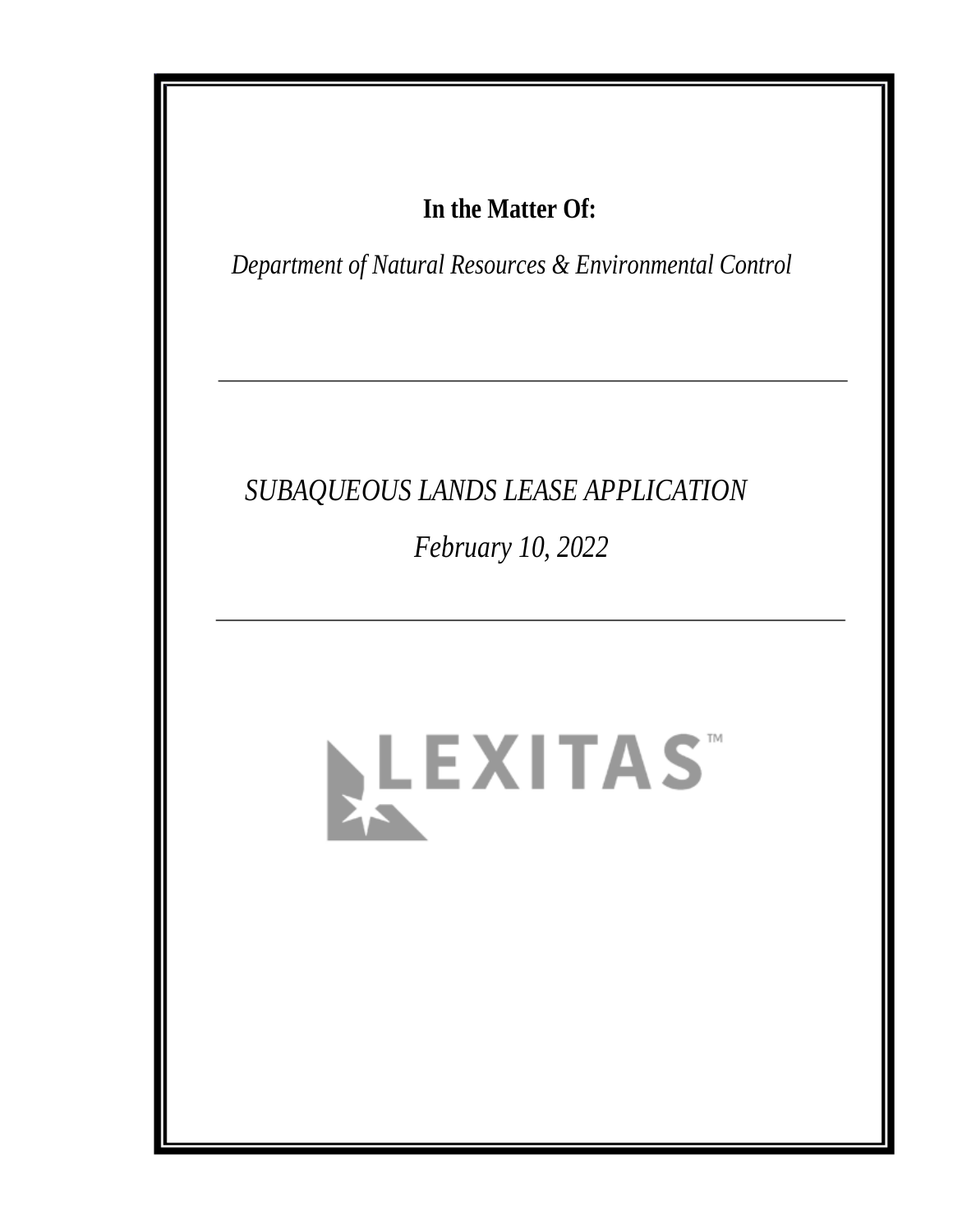| 1              | 1<br>DEPARTMENT OF NATURAL RESOURCES & ENVIRONMENTAL CONTROL                  |
|----------------|-------------------------------------------------------------------------------|
| $\overline{2}$ | OF THE STATE OF DELAWARE                                                      |
| 3              |                                                                               |
| $\overline{4}$ | RE: Subaqueous Lands Lease Application<br><b>Carlo and Teresita Businelli</b> |
| 5              |                                                                               |
| 6              | $\cdots \cdots \cdots$                                                        |
| $\overline{7}$ | <b>Virtual Public Hearing</b><br>Dial-In Number: 1-408-418-9388               |
| 8              | Event Number: 2337 561 7326                                                   |
| 9              | Thursday, February 10, 2022<br>6:00 p.m.                                      |
| 10             |                                                                               |
| 11             |                                                                               |
| 12             | BEFORE: Theresa Newman, Hearing Officer                                       |
| 13             |                                                                               |
| 14             | FOR THE DIVISION: Rebecca Bobola, DNREC                                       |
| 15             |                                                                               |
| 16             |                                                                               |
| 17             |                                                                               |
| 18             | -- Transcript of Proceedings --                                               |
| 19             |                                                                               |
| 20             |                                                                               |
| 21             | <b>WILCOX &amp; FETZER</b><br><b>Registered Professional Reporters</b>        |
| 22             | 1330 King Street - Wilmington, Delaware 19801                                 |
|                | (302) 655-0477                                                                |
| 24             |                                                                               |
|                |                                                                               |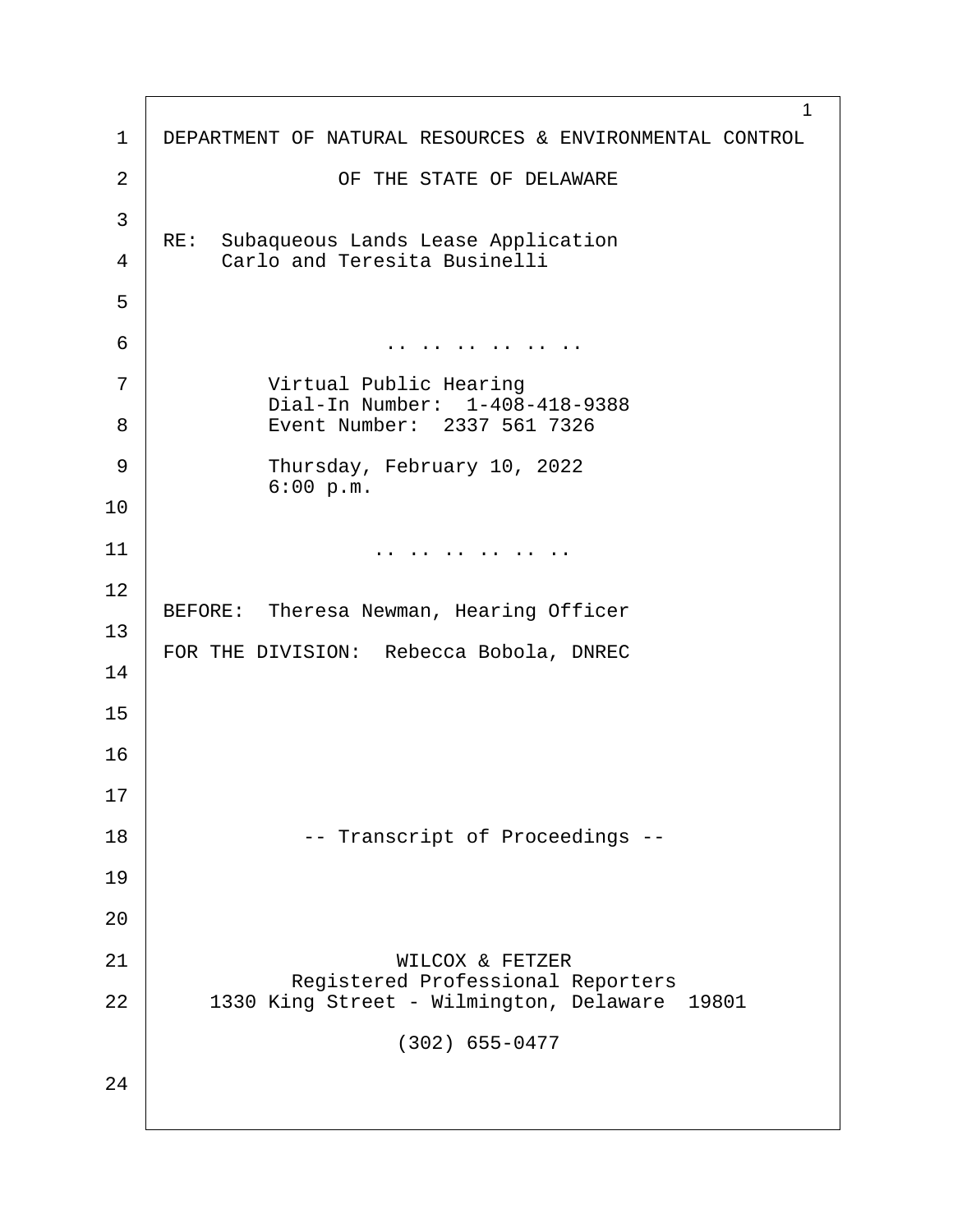| 1              | <b>TABLE OF CONTENTS</b>                                                                                                                       | $\overline{2}$ |
|----------------|------------------------------------------------------------------------------------------------------------------------------------------------|----------------|
| $\overline{2}$ | Page                                                                                                                                           |                |
| 3              | Introduction by Ms. Newman. 3                                                                                                                  |                |
| 4<br>5         | Presentation by Rebecca Bobola. 9<br>Entry of Exhibits 1 through $5 \ldots \ldots 12$                                                          |                |
| 6<br>7         | Presentation by Robert Whitford on behalf of. . 14<br>the Applicants<br>Entry of Applicant Exhibits 1-3 18<br>Presentation by Mr. Businelli 18 |                |
| 8<br>9         | Public Comments by Mr. Eisenmann,  24<br><b>Requester of Public Hearing</b>                                                                    |                |
| 10             | Conclusory Remarks by Ms. Newman. 28                                                                                                           |                |
| 11             | Certificate of Reporter 31                                                                                                                     |                |
| 12             |                                                                                                                                                |                |
| 13             |                                                                                                                                                |                |
| 14             |                                                                                                                                                |                |
| 15             |                                                                                                                                                |                |
| 16             |                                                                                                                                                |                |
| 17             |                                                                                                                                                |                |
| 18             |                                                                                                                                                |                |
| 19             |                                                                                                                                                |                |
| 20             |                                                                                                                                                |                |
| 21             |                                                                                                                                                |                |
| 22             |                                                                                                                                                |                |
| 23             |                                                                                                                                                |                |
| 24             |                                                                                                                                                |                |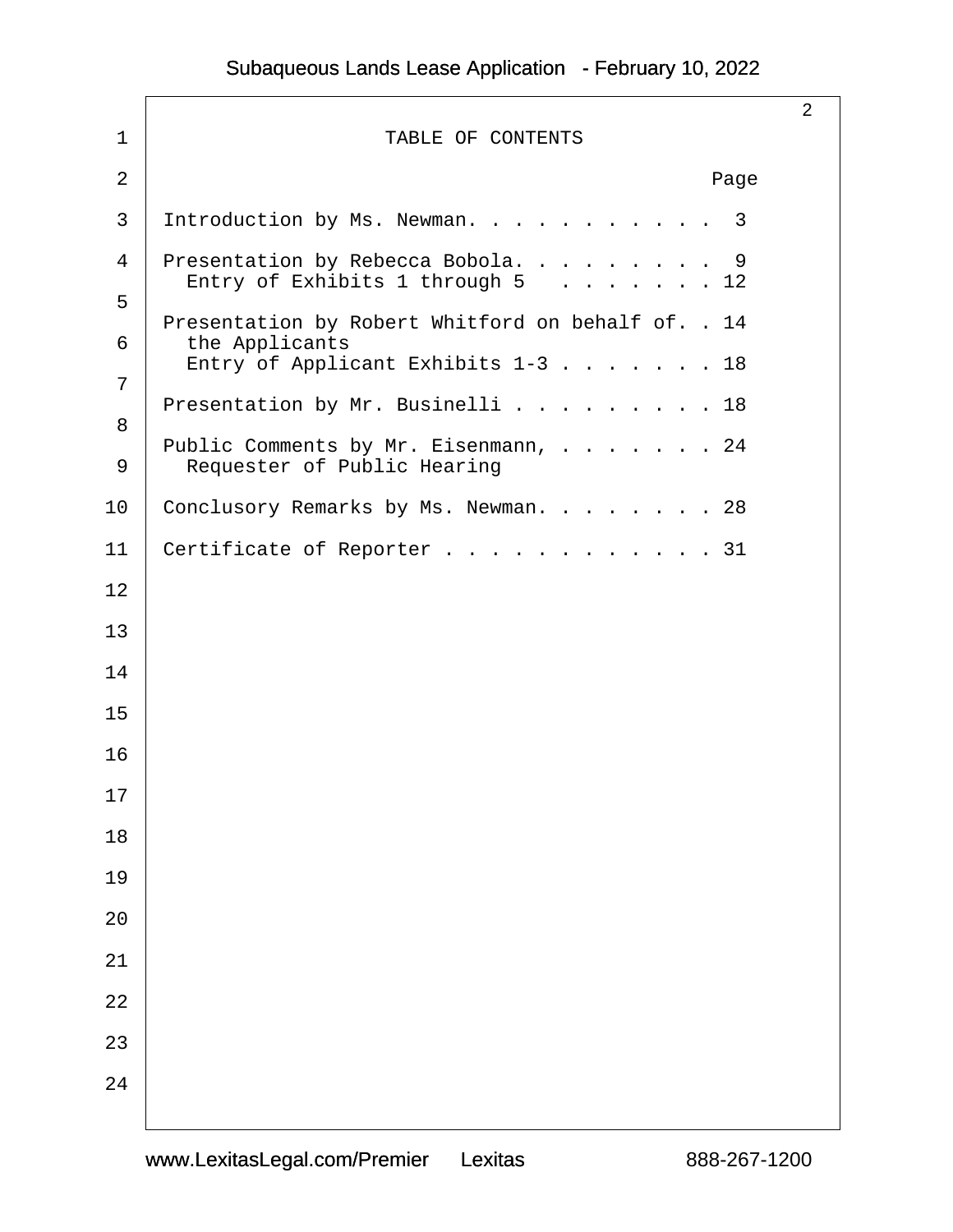<span id="page-3-0"></span>

|    |                                               | 3 |
|----|-----------------------------------------------|---|
| 1  | MS. NEWMAN: Good evening. I                   |   |
| 2  | believe that everyone is now connected and    |   |
| 3  | ready, so we will begin the virtual public    |   |
| 4  | hearing.                                      |   |
| 5  | I want to thank you all for taking            |   |
| 6  | the time out of your day to connect with us.  |   |
| 7  | The date is Thursday, February 10, 2022.      |   |
| 8  | We are here this evening to provide           |   |
| 9  | a virtual hearing platform for the State of   |   |
| 10 | Delaware's Department of Natural Resources    |   |
| 11 | and Environmental Control to conduct its      |   |
| 12 | public hearing on the application submitted   |   |
| 13 | by Carlo and Teresita Businelli for a         |   |
| 14 | subaqueous lands lease.                       |   |
| 15 | My name is Theresa Newman, and                |   |
| 16 | Secretary Garvin has appointed me to serve as |   |
| 17 | a hearing officer for tonight's hearing.      |   |
| 18 | There have been changes made to               |   |
| 19 | DNREC's standard hearing protocols,           |   |
| 20 | hecessitated by the ongoing COVID-19          |   |
| 21 | pandemic.                                     |   |
| 22 | First and foremost, this hearing is           |   |
| 23 | being conducted virtually. Staff is not all   |   |
| 24 | together in the same room. Everyone is        |   |
|    |                                               |   |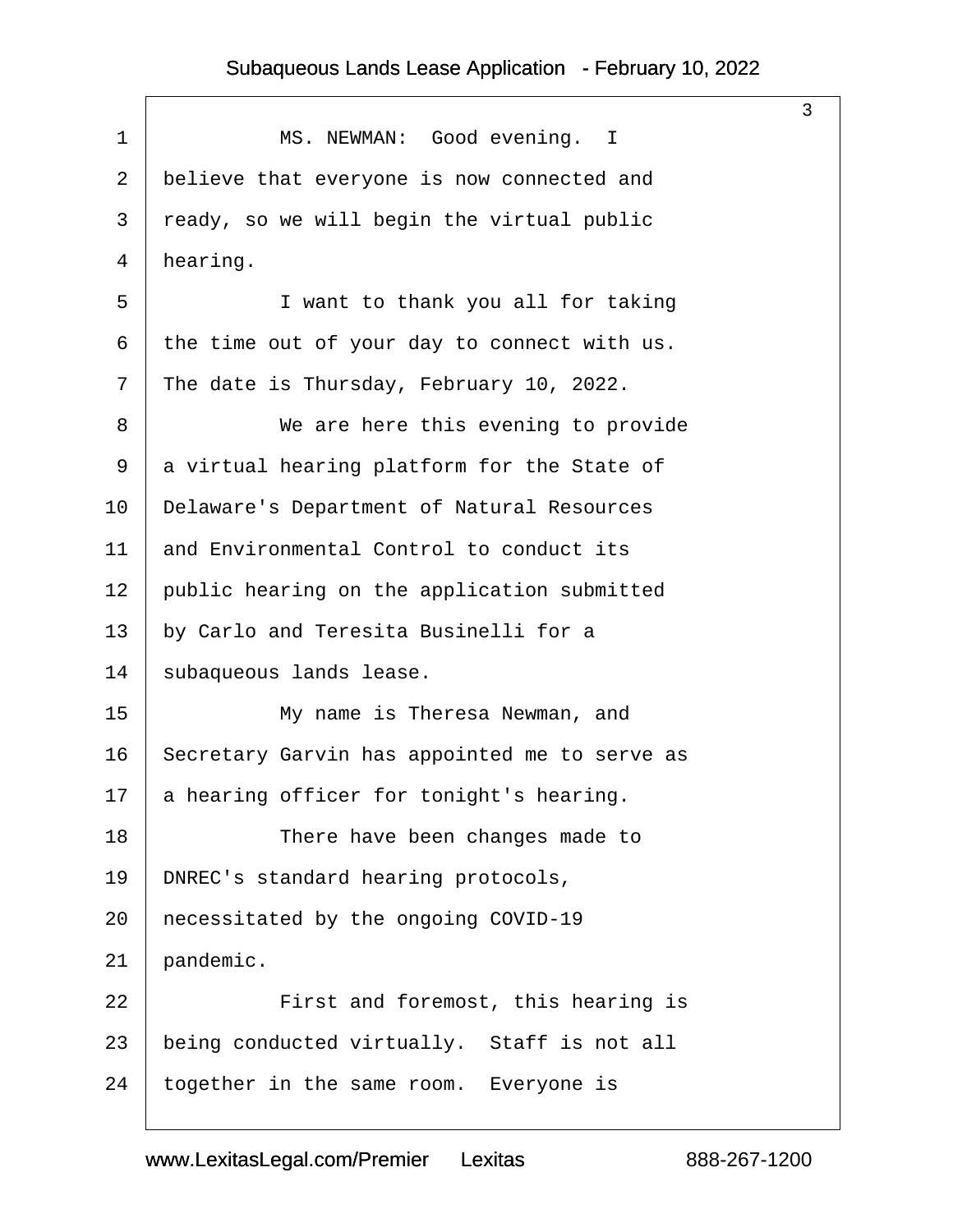<span id="page-4-0"></span>

|                 |                                               | 4 |
|-----------------|-----------------------------------------------|---|
| 1               | participating independently at their own      |   |
| $\overline{2}$  | respective locations.                         |   |
| 3               | While there is no sign-in sheet to            |   |
| 4               | document physical attendance tonight, WebEx   |   |
| 5               | does generate a list of those that are        |   |
| 6               | virtually present so that the Department can  |   |
| 7               | have a record of those who have               |   |
| 8               | electronically joined this event.             |   |
| 9               | At the conclusion of my                       |   |
| 10              | introductory remarks, I will be turning the   |   |
| 11              | hearing over to the Department staff and then |   |
| 12              | to the applicant to provide formal            |   |
| 13              | presentations for the benefit of the hearing  |   |
| 14              | ecord being generated for the matter before   |   |
| 15              | us tonight.                                   |   |
| 16              | Once the presentations conclude,              |   |
| 17 <sup>7</sup> | those persons who have preregistered prior to |   |
| 18              | 12:00 p.m. today will be acknowledged and     |   |
| 19              | provided an opportunity to offer comment on   |   |
| 20              | the proposed application in alignment with    |   |
| 21              | DNREC's standard comment protocols.           |   |
| 22              | There is a court reporter virtually           |   |
| 23              | present, who will prepare a verbatim          |   |
| 24              | transcript of the hearing, pursuant to the    |   |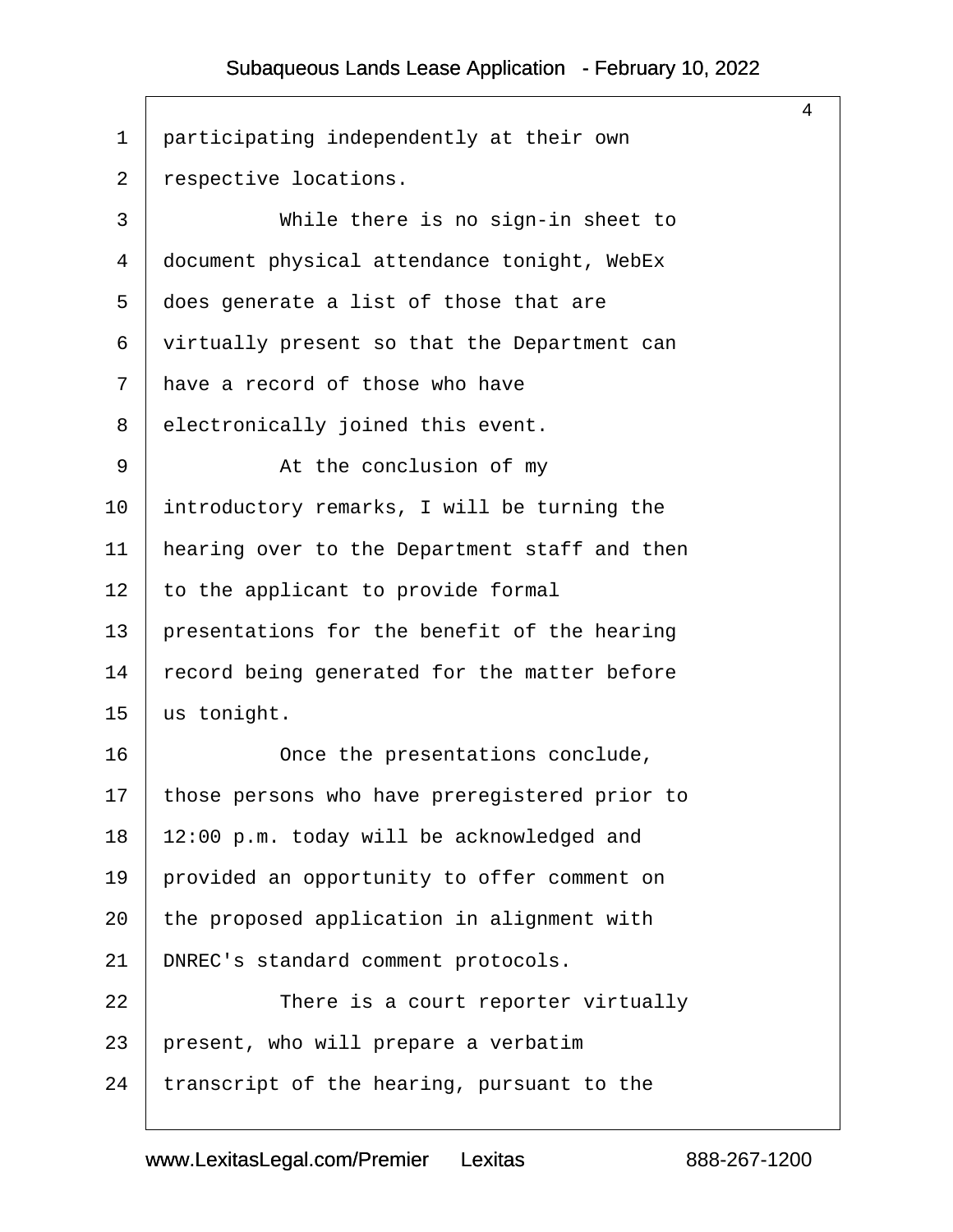<span id="page-5-0"></span>

|                                                 | 5 |
|-------------------------------------------------|---|
| statutory requirement for DNREC to have the     |   |
| same prepared. And, as always, that             |   |
| transcript will be posted on the hearing        |   |
| webpage dedicated to this matter as soon as     |   |
| it is received.                                 |   |
| In addition, I would encourage                  |   |
| those who are attending tonight's hearing to    |   |
| also visit the hearing webpage dedicated to     |   |
| this matter for additional details concerning   |   |
| the proposed application submitted by Mr. and   |   |
| Mrs. Businelli.                                 |   |
| The hearing webpage can be found                |   |
| online under the Administrative Law Section     |   |
| of DNREC's website that will be listed at the   |   |
| conclusion of tonight's hearing.                |   |
| Before we begin the presentations,              |   |
| 17 please be advised of the following protocols |   |
| that remain in place for all DNREC public       |   |
| hearings:                                       |   |
| All comment received must be                    |   |
| limited solely to the subject matter of         |   |
| tonight's hearing. All comments pertinent to    |   |
| the subject matter of this virtual hearing      |   |
| will be incorporated into the record being      |   |
|                                                 |   |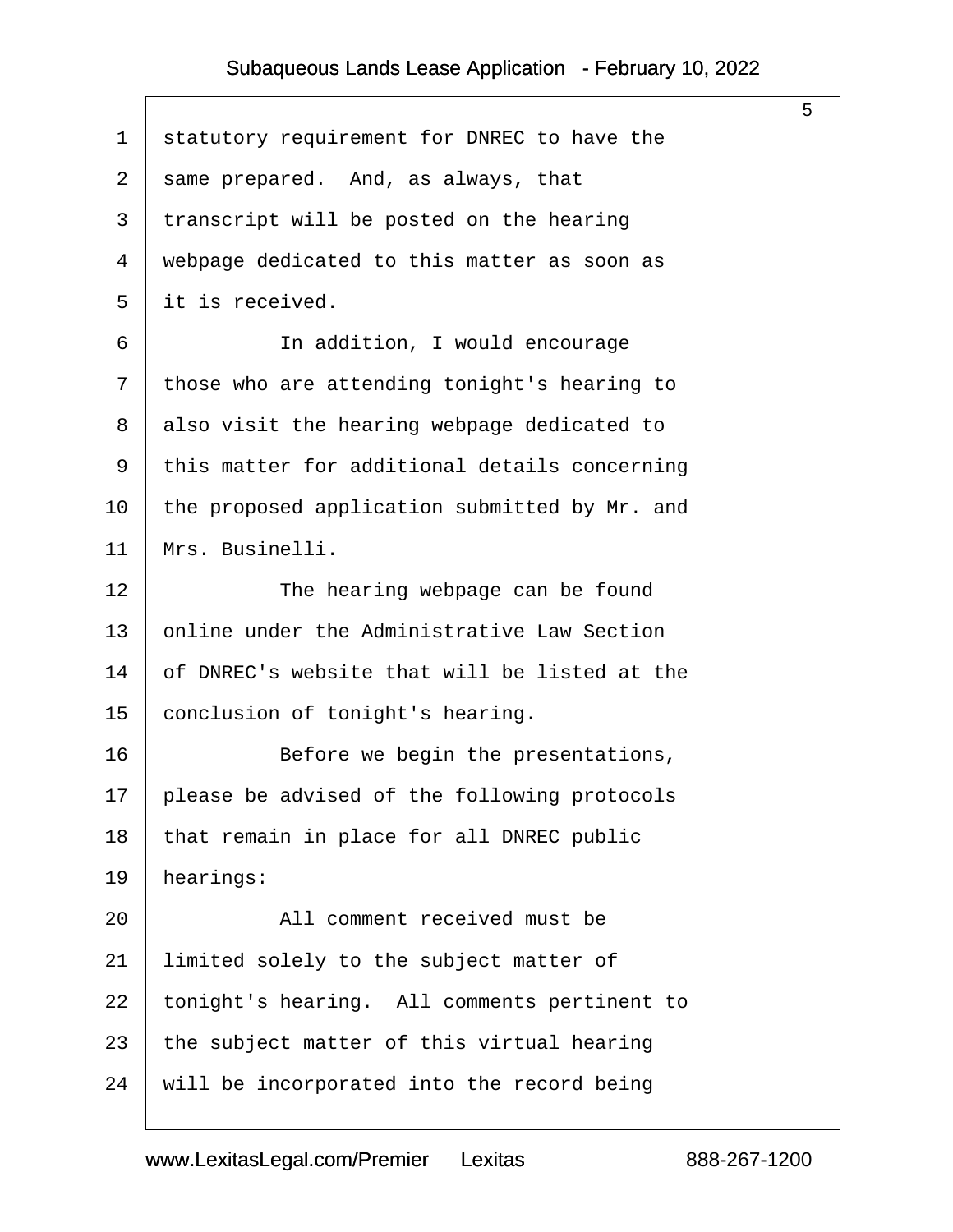<span id="page-6-0"></span>

| 1              | generated in this matter.                     |
|----------------|-----------------------------------------------|
| $\overline{2}$ | In order to ensure that everyone              |
| 3              | who wishes to offer comment for the           |
| 4              | \$ecretary's consideration is accommodated,   |
| 5              | the record of this matter shall remain open   |
| 6              | following tonight's proceeding through        |
| 7              | Friday, February 25, 2022.                    |
| 8              | There is one authentic record of              |
| 9              | this formal proceeding tonight, and it is the |
| 10             | official court reporter's verbatim            |
| 11             | transcript.                                   |
| 12             | The statutory purpose of tonight's            |
| 13             | hearing is to build the record with regard to |
| 14             | the proposed application before us tonight.   |
| 15             | A record consisting of tonight's hearing      |
| 16             | transcript, all written comments, all         |
| 17             | exhibits, and eventually the Hearing          |
| 18             | Officer's Report will be reviewed by          |
| 19             | Secretary Garvin.                             |
| 20             | The Secretary will ultimately issue           |
| 21             | an order regarding the review process         |
| 22             | containing his decision on that matter and    |
| 23             | the reasons therefor.                         |
| 24             | Per DNREC's standard hearing                  |

6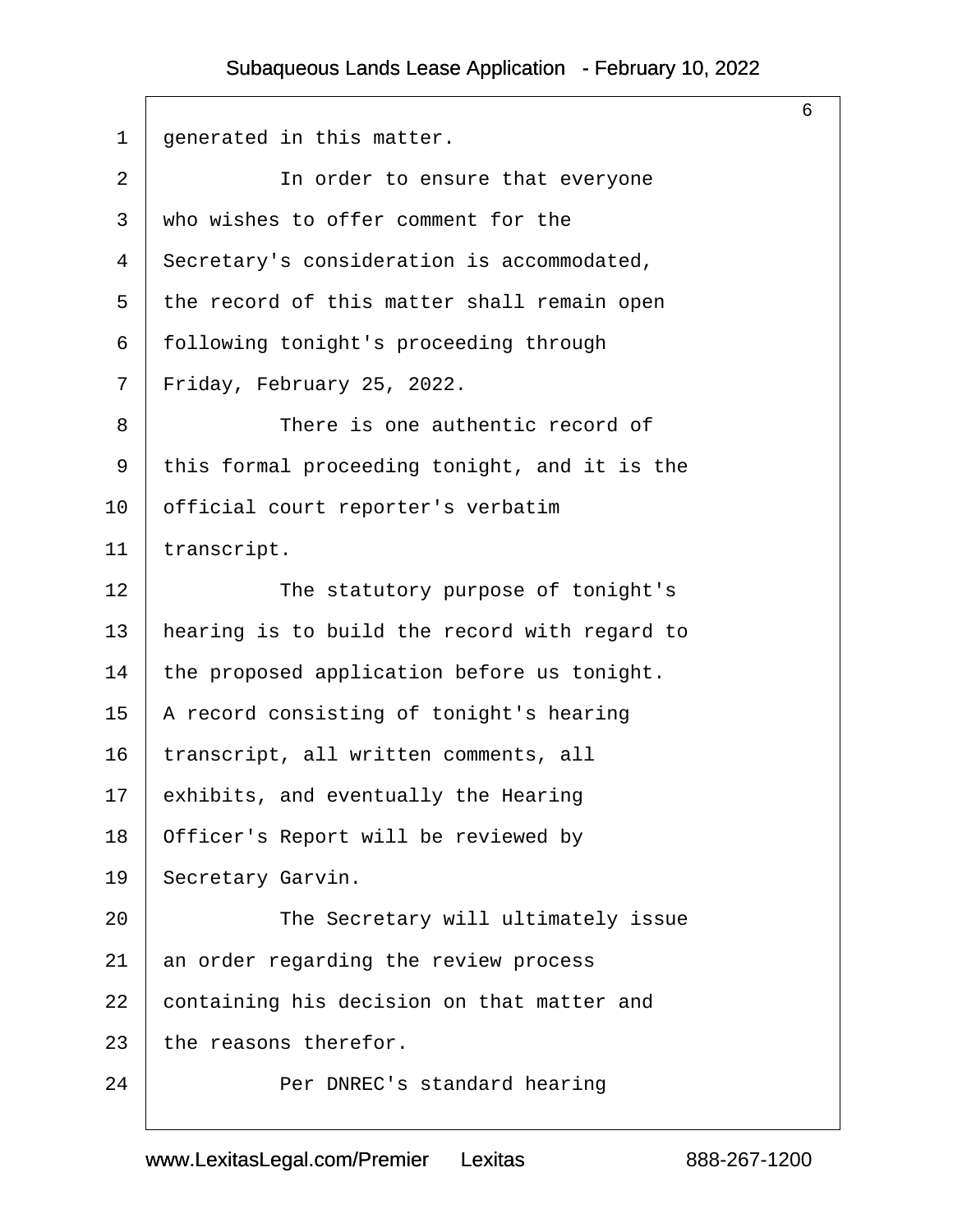<span id="page-7-0"></span>

|    | $\overline{7}$                                |
|----|-----------------------------------------------|
| 1  | protocols, there will be no Q and A or chat   |
| 2  | session permitted during this hearing.        |
| 3  | Those who have preregistered to               |
| 4  | offer verbal comment will be acknowledged to  |
| 5  | speak at the conclusion of the presentation   |
| 6  | portion of tonight's proceeding. Additional   |
| 7  | instruction with regard to offering a verbal  |
| 8  | domment tonight will be provided at that      |
| 9  | time.                                         |
| 10 | It is important to note that no               |
| 11 | decision has already been made by the         |
| 12 | Department, nor will any decision be made     |
| 13 | tonight with regard to the proposed           |
| 14 | application.                                  |
| 15 | As previously stated, DNREC wishes            |
| 16 | to ensure that everyone is enabled to offer   |
| 17 | comments for the inclusion of the record      |
| 18 | being generated in this matter. Therefore,    |
| 19 | the record will remain open through Friday,   |
| 20 | February 25, 2022, so that the public may     |
| 21 | offer written comment, should they wish to do |
| 22 | \$0.                                          |
| 23 | Comment may be submitted through a            |
| 24 | comment form link on the hearing webpage, via |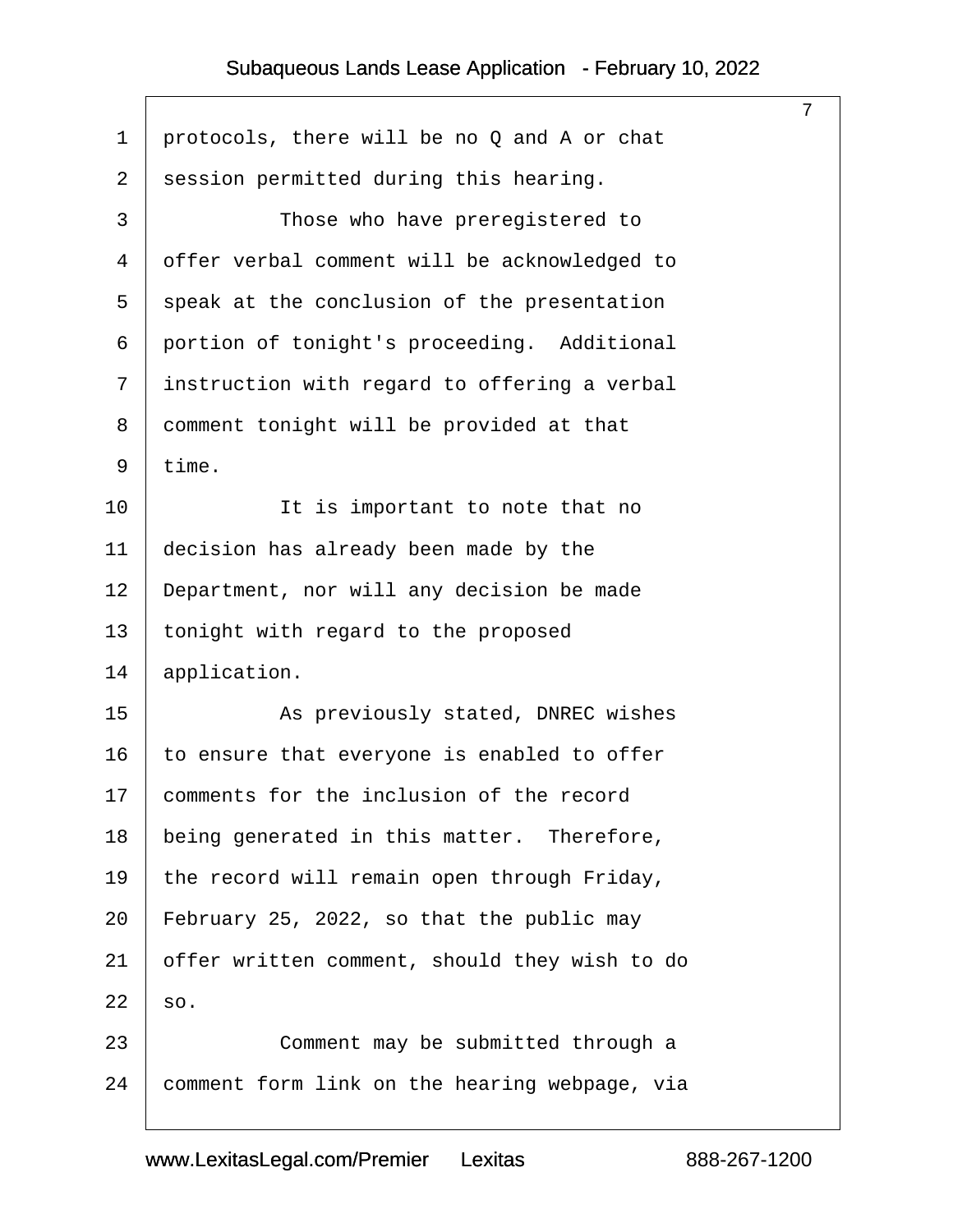<span id="page-8-0"></span>

|                 |                                               | 8 |
|-----------------|-----------------------------------------------|---|
| $\mathbf 1$     | e-mail to DNRECHearingComments@delaware.gov,  |   |
| $\overline{2}$  | or via the U.S. Postal Service at the         |   |
| 3               | physical address for DNREC indicated on the   |   |
| 4               | hearing webpage and/or the public notices     |   |
| 5               | previously issued in this matter.             |   |
| 6               | Written comments to DNREC may not             |   |
| $\overline{7}$  | be submitted using social media platforms     |   |
| 8               | such as Twitter, Facebook, YouTube, or text   |   |
| 9               | messaging.                                    |   |
| 10              | Please remember that all comment              |   |
| 11              | received either through USPS or via the       |   |
| 12 <sub>2</sub> | electronic mechanisms noted just now, as long |   |
| 13              | as received by the Department on or before    |   |
| 14              | February 25th, will bear the exact same       |   |
| 15              | weight and will be considered equally by the  |   |
| 16              | Secretary prior to making a final decision in |   |
|                 | 17 this matter.                               |   |
| 18              | Lastly, the ultimate decision                 |   |
| 19              | regarding this matter is made by DNREC        |   |
| 20              | Secretary Garvin. This formal proceeding      |   |
| 21              | tonight acts as a mechanism to enable the     |   |
| 22              | Department to thoroughly vet the application  |   |
| 23              | to the public and to let the public know the  |   |
| 24              | various ways which comment may be submitted   |   |
|                 |                                               |   |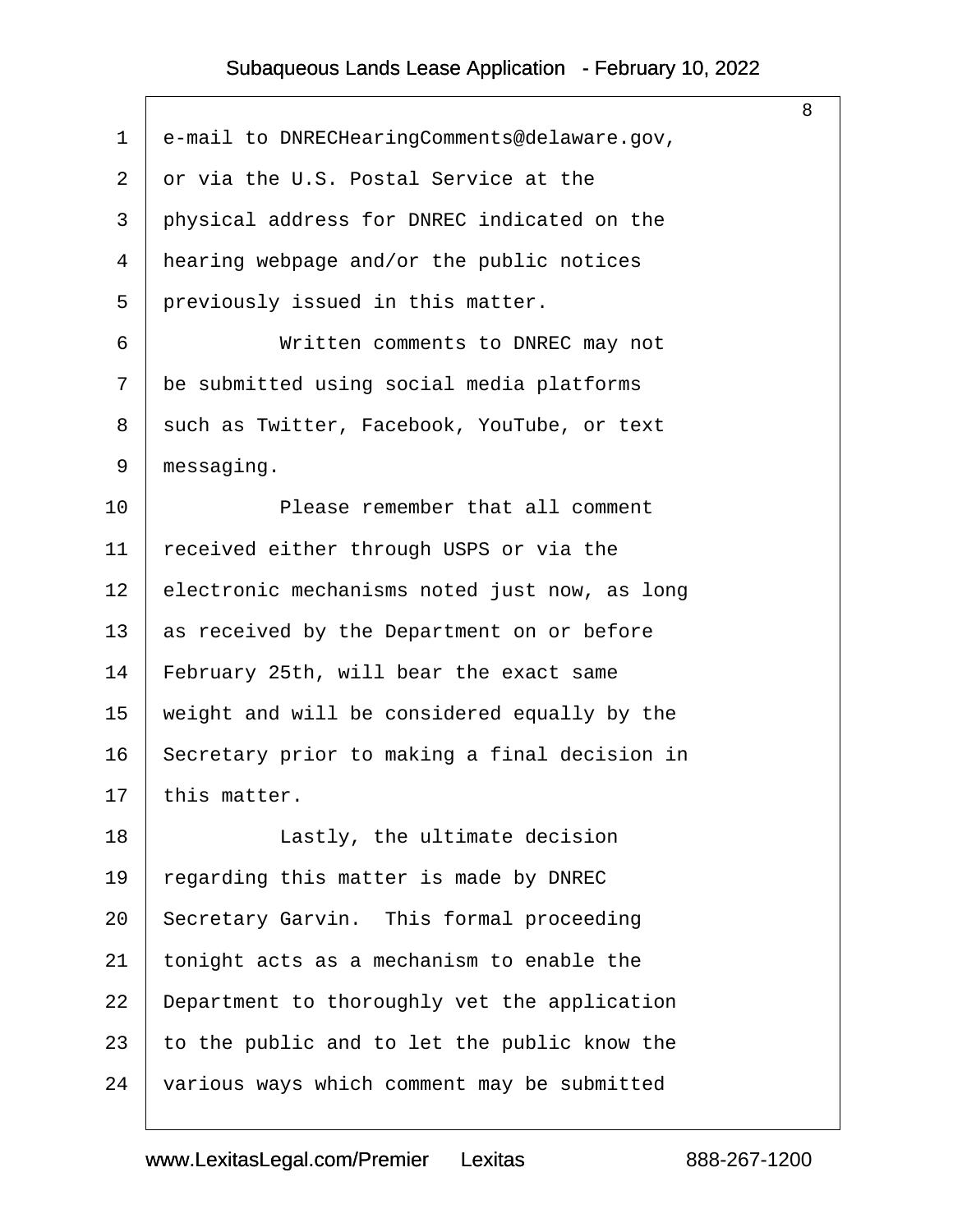<span id="page-9-0"></span>

|                |                                               | 9 |
|----------------|-----------------------------------------------|---|
| 1              | for Secretary Garvin's consideration if so    |   |
| $\overline{2}$ | desired.                                      |   |
| 3              | I will now hand it over to                    |   |
| 4              | Mrs. Bobola with the Division of Water to     |   |
| 5              | provide the Department's presentation.        |   |
| 6              | MS. BOBOLA: Thank you, Theresa.               |   |
| 7              | My name is Rebecca Bobola. I'm an             |   |
| 8              | environmental scientist with the Division of  |   |
| 9              | Water, Wetlands, and Subaqueous Lands         |   |
| 10             | Section, and I will be presenting Carlo and   |   |
| 11             | Teresita Businelli's application as           |   |
| 12             | submitted.                                    |   |
| 13             | The purpose of tonight's public               |   |
| 14             | hearing is to provide the public an           |   |
| 15             | opportunity to comment on Carlo and Teresita  |   |
| 16             | Businelli's application to construct a 6-foot |   |
| 17             | wide 20-foot-long dock extension and to       |   |
| 18             | install a 6-foot-wide by 12-foot-long         |   |
| 19             | floating kayak launch, and to relocate an     |   |
| 20             | existing PWC lift. And their application      |   |
| 21             | type is a Subaqueous Lands Lease.             |   |
| 22             | On this slide visible is the                  |   |
| 23             | project location, obviously the zoomed-out    |   |
| 24             | aerial image. The parcel we will be speaking  |   |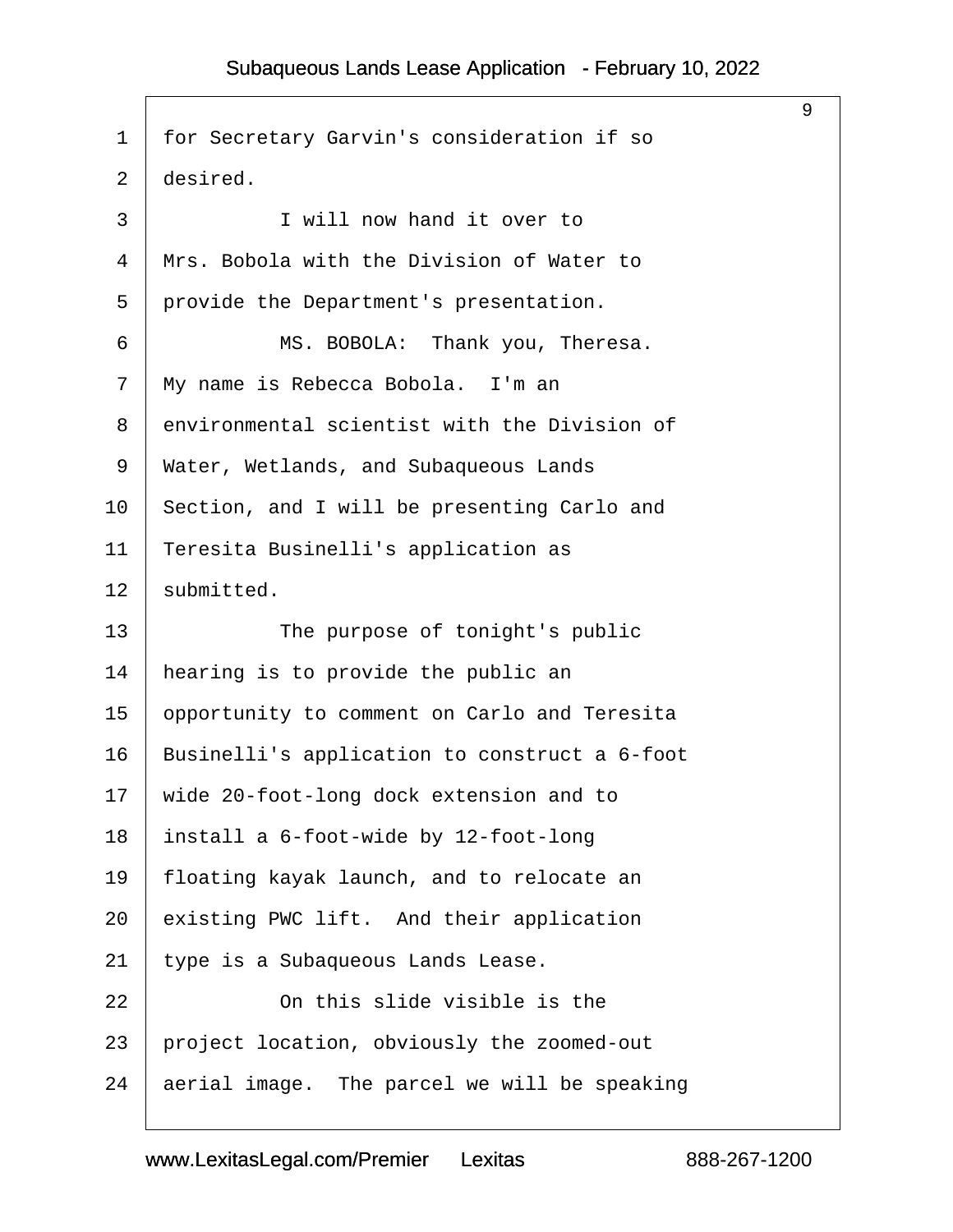<span id="page-10-0"></span>

|    |                                               | 10 |
|----|-----------------------------------------------|----|
| 1  | about is indicated by the yellow star located |    |
| 2  | in the middle of the image.                   |    |
| 3  | Here is a representation of the               |    |
| 4  | structure we will be talking about tonight, a |    |
| 5  | little more zoomed in. And then the parcel,   |    |
| 6  | itself, is highlighted in yellow. The parcel  |    |
| 7  | number here is provided on the site, and the  |    |
| 8  | address, as well, located on Sundance Lane in |    |
| 9  | Lewes, Sussex County, Delaware.               |    |
| 10 | This project was placed on a 20-day           |    |
| 11 | public notice published in two statewide      |    |
| 12 | circulations, including the Delaware State    |    |
| 13 | News and the News Journal, January 19th to    |    |
| 14 | February 8th.                                 |    |
| 15 | On this slide you can see the                 |    |
| 16 | project overview, including a plan view       |    |
| 17 | as well as a section view, of not only the    |    |
| 18 | existing structure, but the proposed          |    |
| 19 | additions to the structure.                   |    |
| 20 | Again, the additions proposed are a           |    |
| 21 | 6-foot-wide by 20-foot-long dock extension, a |    |
| 22 | 6-foot-wide by 12-foot-long kayak launch, and |    |
| 23 | the relocation of a PWC lift.                 |    |
| 24 | The additions are highlighted in              |    |
|    |                                               |    |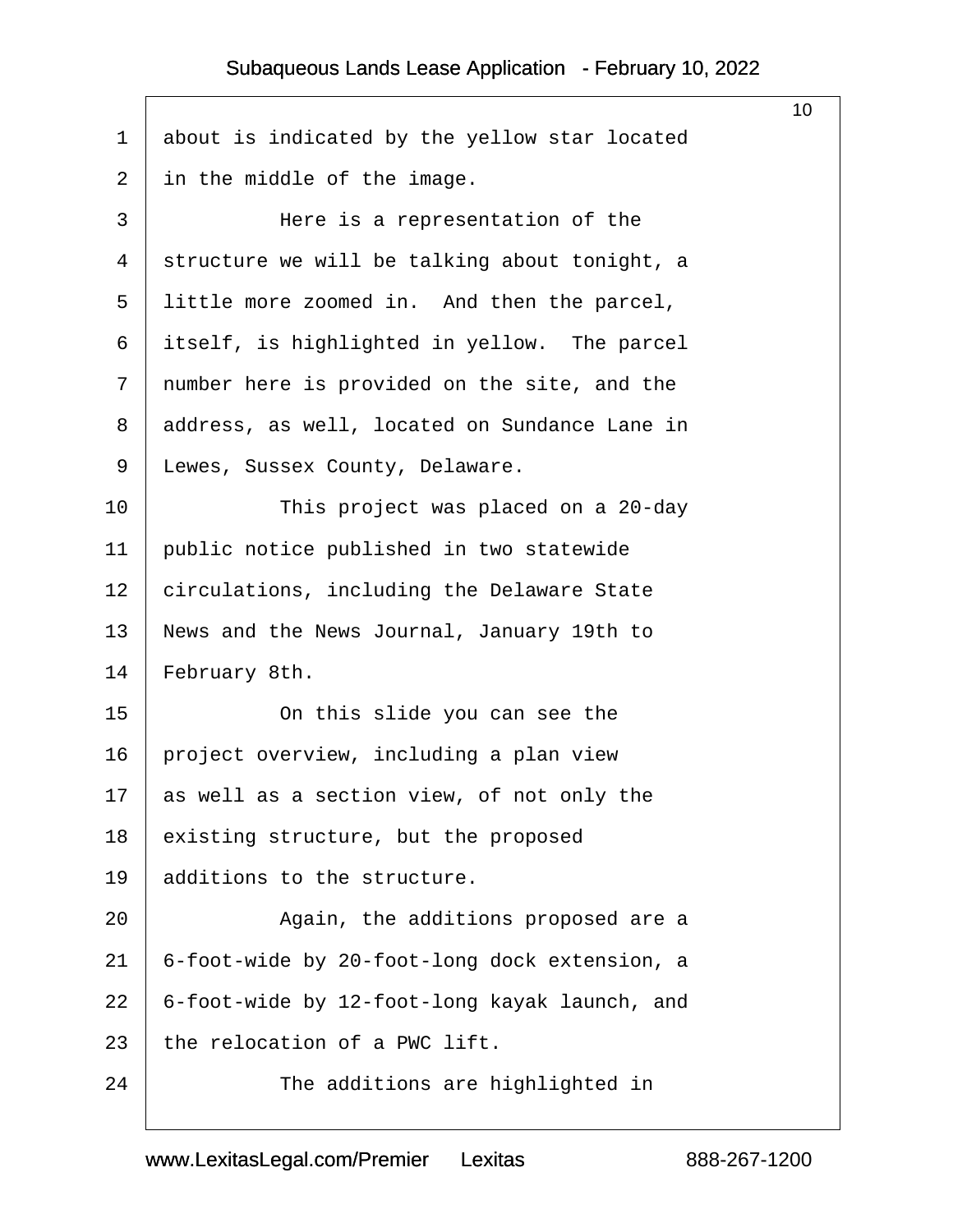<span id="page-11-0"></span>

| 1  | the transparent yellow squares overlaid on    |
|----|-----------------------------------------------|
| 2  | the plan view to indicate the locations of    |
| 3  | where the new structure will be. The PWC      |
| 4  | lift is being relocated from the location     |
| 5  | where the kayak launch is proposed to go.     |
| 6  | This project has undergone our                |
| 7  | regulatory review up to this point, as all of |
| 8  | dur applications. And we conducted a desktop  |
| 9  | review to determine if the proposed structure |
| 10 | is consistent with regulatory requirements.   |
| 11 | Another component is the interpretation of    |
| 12 | property lines extended. And an additional    |
| 13 | component is the equitable apportionment of   |
| 14 | water access for riparian landowners within   |
| 15 | the cove.                                     |
| 16 | Again, the site we are speaking               |
| 17 | about tonight is indicated by the yellow star |
| 18 | on this image, and the representation of the  |
| 19 | line extended can be seen in the image on     |
| 20 | this screen.                                  |
| 21 | Theresa, at this time I would like            |
| 22 | to introduce the Department's exhibits.       |
| 23 | Exhibit 1 are the state laws and              |
| 24 | regulations regarding subaqueous lands.       |
|    |                                               |

11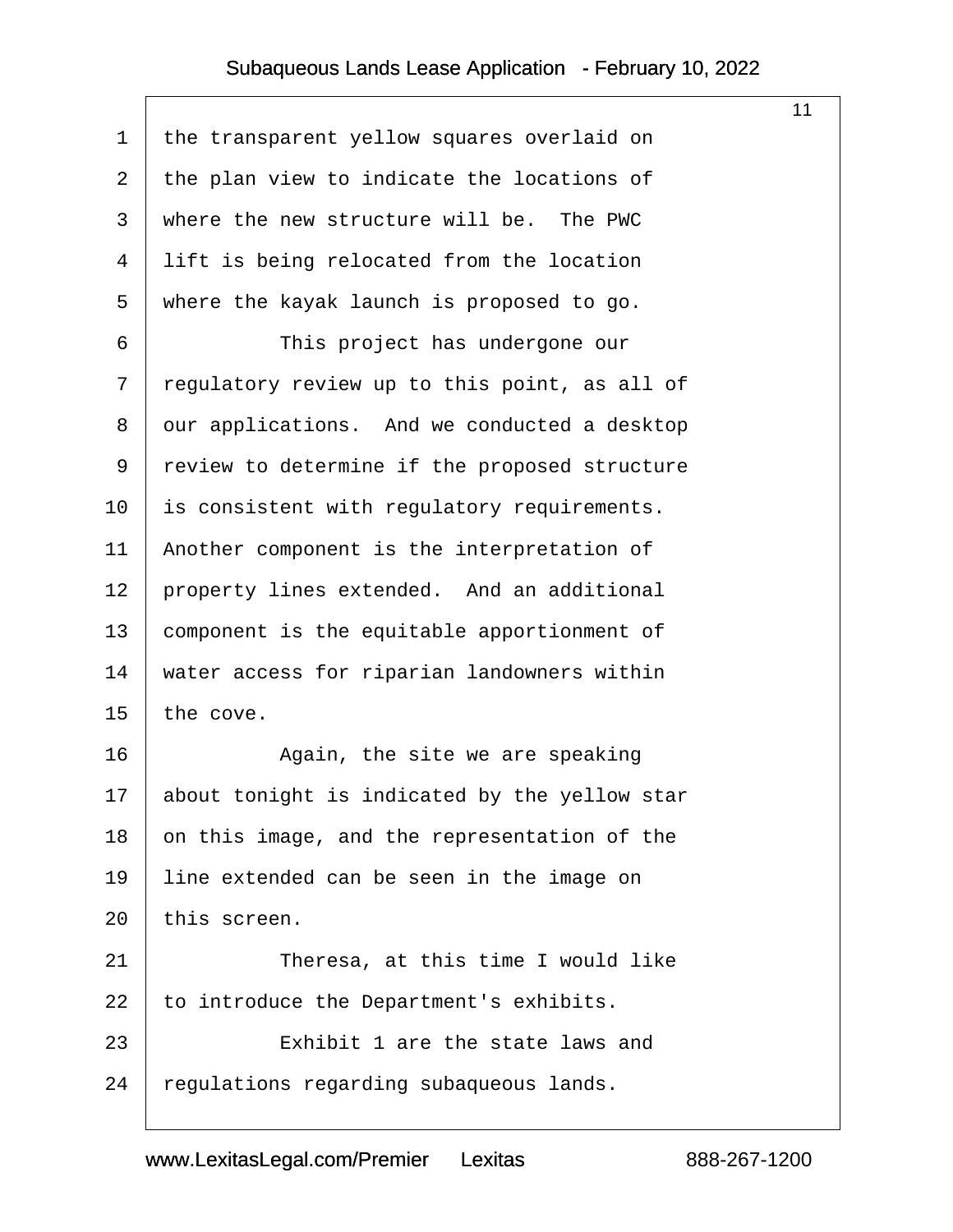<span id="page-12-0"></span>

|                |                                               | 12 |
|----------------|-----------------------------------------------|----|
| 1              | Exhibit 2 is the Subaqueous Lands             |    |
| 2              | Permit Application.                           |    |
| 3              | Exhibit 3 is the public notice as             |    |
| 4              | it was published in the Delaware State News   |    |
| 5              | and in the News Journal and as posted on the  |    |
| 6              | Delaware Public Meeting Calendar and on the   |    |
| $\overline{7}$ | DNREC website.                                |    |
| 8              | Exhibit 4, the DNREC public hearing           |    |
| 9              | presentation.                                 |    |
| 10             | And Exhibit 5, comments received              |    |
| 11             | prior to the public hearing.                  |    |
| 12             | This concludes my presentation.               |    |
| 13             | And available on this slide are the details   |    |
| 14             | for this hearing as well as all of the        |    |
| 15             | methods to submit comments through            |    |
| 16             | February 25, 2022.                            |    |
| 17             | MS. NEWMAN: Thank you, Ms. Bobola.            |    |
| 18             | have received the Department's exhibits       |    |
| 19             | electronically, and I hereby mark those       |    |
| 20             | exhibits as Department's Exhibits 1 through   |    |
| 21             | 5.                                            |    |
| 22             | Now that that concludes the                   |    |
| 23             | Department's presentation, we will move on to |    |
| 24             | the applicant's presentation.                 |    |
|                |                                               |    |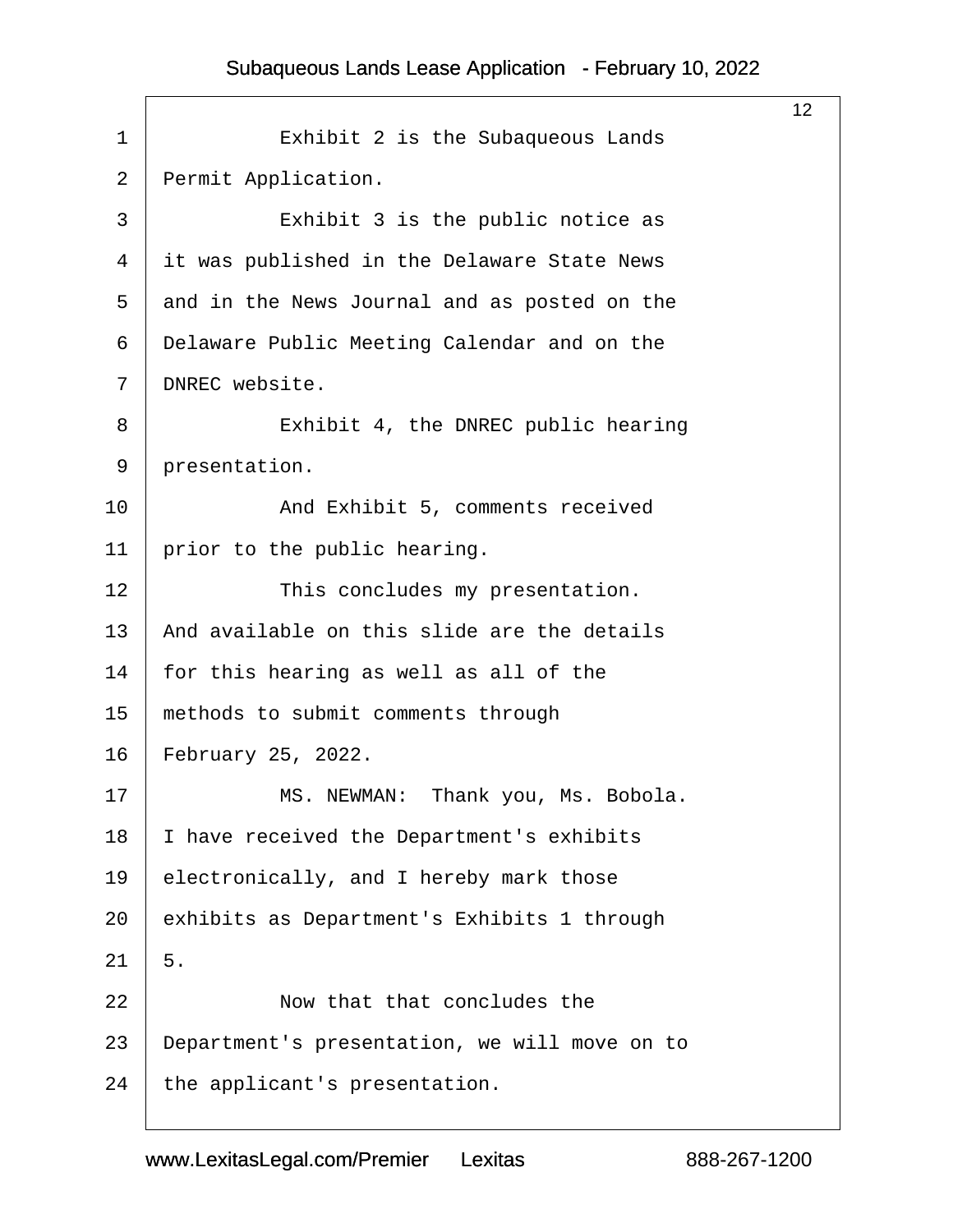<span id="page-13-0"></span>

|              |                                               | 13 |
|--------------|-----------------------------------------------|----|
| 1            | On behalf of the applicant, we have           |    |
| $\mathbf{2}$ | the applicant's consultant, Mr. Robert        |    |
| 3            | Whitford, who will provide a presentation.    |    |
| 4            | And then we will move on to Mr. and           |    |
| 5            | Mrs. Businelli, who will also provide a       |    |
| 6            | verbal presentation, as well.                 |    |
| 7            | Rebecca, could you hand back the              |    |
| 8            | presenter role to me, please, or you can pass |    |
| 9            | it to Dina, I'm sorry, by right clicking on   |    |
| 10           | her name. Thank you.                          |    |
| 11           | Mr. Whitford, if you could again              |    |
| 12           | please state your name for the record and the |    |
| 13           | company that you are with, and then you may   |    |
| 14           | proceed with the presentation. I will now     |    |
| 15           | unmute you. Dina, if you could unmute         |    |
| 16           | Mr. Whitford. Thank you.                      |    |
| 17           | MR. WHITFORD: Can you hear me?                |    |
| 18           | MS. NEWMAN: Yes.                              |    |
| 19           | MR. WHITFORD: Again, please, can              |    |
| 20           | you hear me?                                  |    |
| 21           | MS. NEWMAN: Yes, we can. I can                |    |
| 22           | hear, yes.                                    |    |
| 23           | MR. WHITFORD: Should I start over             |    |
| 24           | again? I didn't know. Did that go anywhere?   |    |
|              |                                               |    |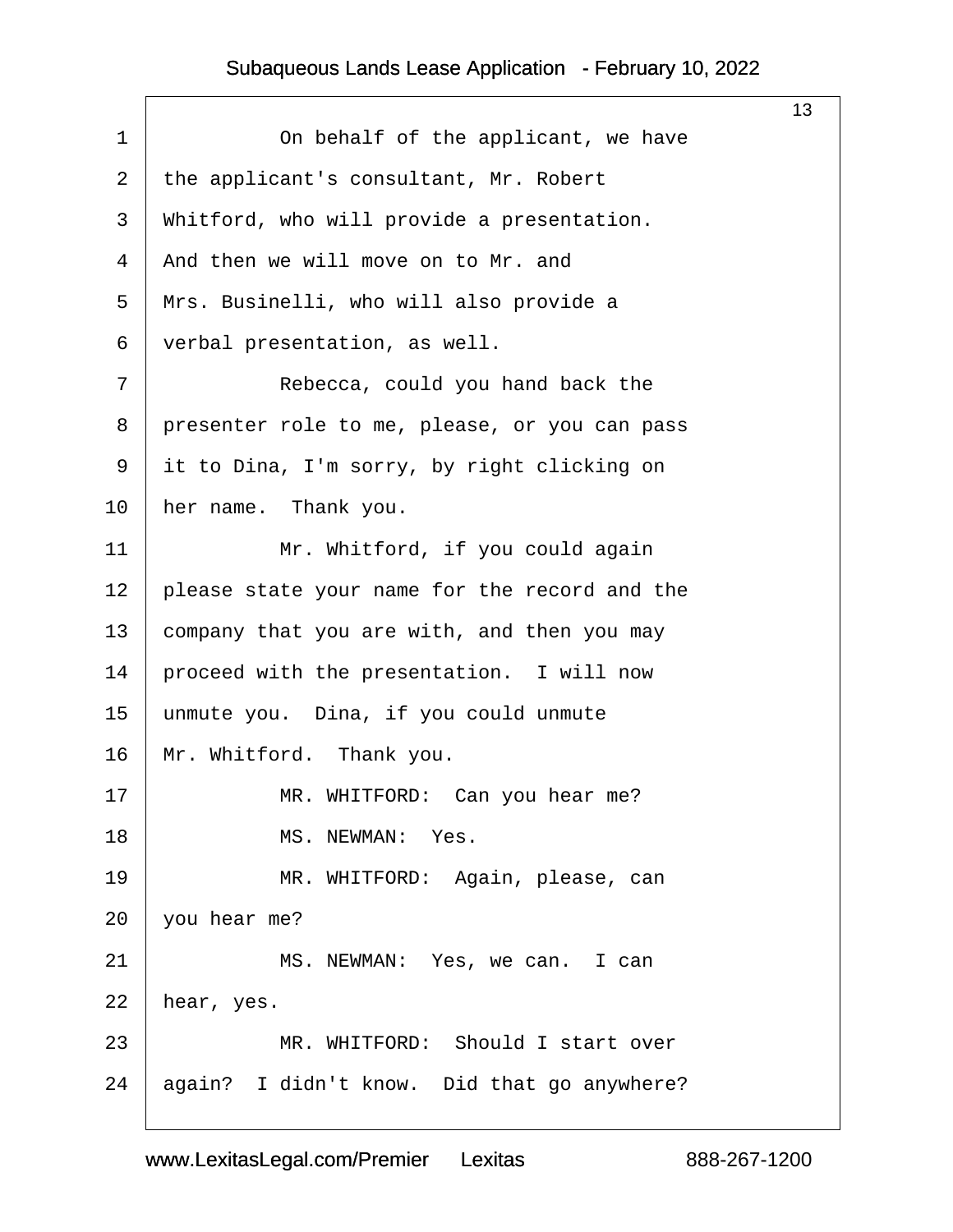<span id="page-14-0"></span>

|                |                                              | 14 |
|----------------|----------------------------------------------|----|
| 1              | MS. NEWMAN: No, we didn't hear               |    |
| $\overline{2}$ | anything.                                    |    |
| 3              | MR. WHITFORD: Okay, fine. Good               |    |
| 4              | evening. My name is Rob Whitford,            |    |
| 5              | W-H-I-T-F-O-R-D, and I am the owner of       |    |
| 6              | Precision Marine Construction.               |    |
| 7              | Precision is the agent and                   |    |
| 8              | dontractor for the Businellis in their       |    |
| 9              | request for this dock extension.             |    |
| 10             | In order to help everyone                    |    |
| 11             | understand why we see no issues with this    |    |
| 12             | application, I need to step back to the year |    |
| 13             | 2006 when Tom Biggs had just recently        |    |
| 14             | purchased the Coon Farm and was in the       |    |
| 15             | process of developing what is now known as   |    |
| 16             | the Villages on Herring Creek.               |    |
| 17             | Mr. Biggs was interested in                  |    |
| 18             | obtaining permits for the piers and docks on |    |
| 19             | the waterfront lots. I explained to him      |    |
| 20             | that, as a developer, he couldn't apply for  |    |
| 21             | the permits, because they were speculatory,  |    |
| 22             | and that was not permitted by DNREC.         |    |
| 23             | So after some time had passed, I             |    |
| 24             | eceived a phone call from Mr. Hal Dukes, who |    |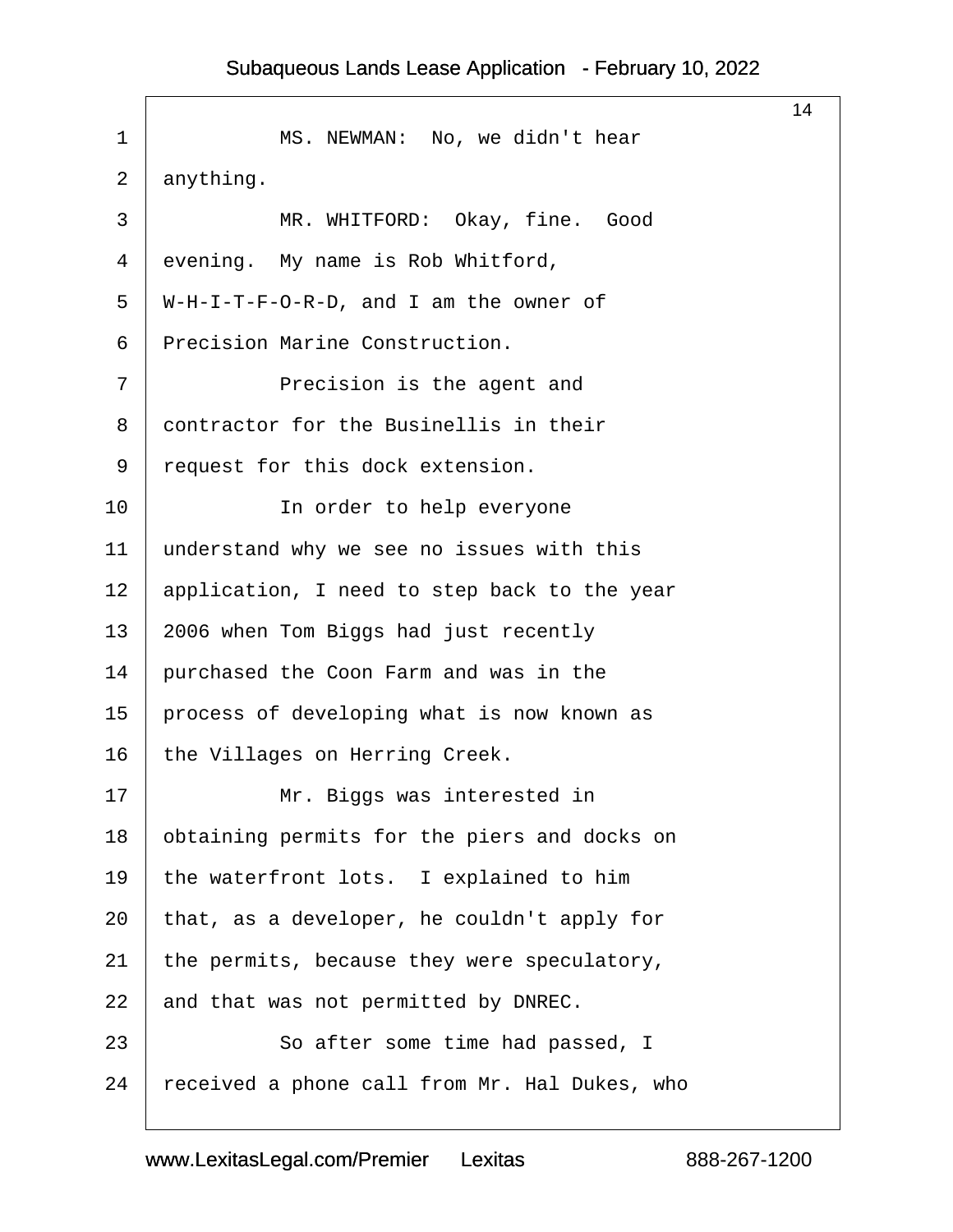<span id="page-15-0"></span>

|                |                                               | 15 |
|----------------|-----------------------------------------------|----|
| $\mathbf 1$    | had recently purchased Lot 48 within the      |    |
| $\overline{2}$ | villages of Herring Creek, and he wanted us   |    |
| 3              | to install a pier on his adjacent to his lot. |    |
| 4              | During this time it was quite                 |    |
| 5              | normal to reach out to DNREC and have an      |    |
| 6              | on-site meeting to go over the proposed       |    |
| $\overline{7}$ | structure and to get guidance.                |    |
| 8              | I called Chuck McNally at DNREC and           |    |
| 9              | asked him for such a meeting. We met in the   |    |
| 10             | fall of 2006 on Lot 48. I told him of my      |    |
| 11             | conversation with Tom Biggs, and he said we   |    |
| 12             | should lay out this entire code for future    |    |
| 13             | use and guidance.                             |    |
| 14             | I had a plot plan with me. And                |    |
| 15             | Chuck said he would take it and lay out the   |    |
| 16             | proposed plan so that I could use it in the   |    |
|                | 17 future.                                    |    |
| 18             | About a week later, Chuck and I               |    |
| 19             | met, and he gave me the plot plan back with   |    |
| 20             | the guidance drawn on it, and I used it for   |    |
| 21             | all the piers and docks within the cove.      |    |
| 22             | We have built all but one pier and            |    |
| 23             | dock in this community. However, that one     |    |
| 24             | pier and dock is west of the cove, more out   |    |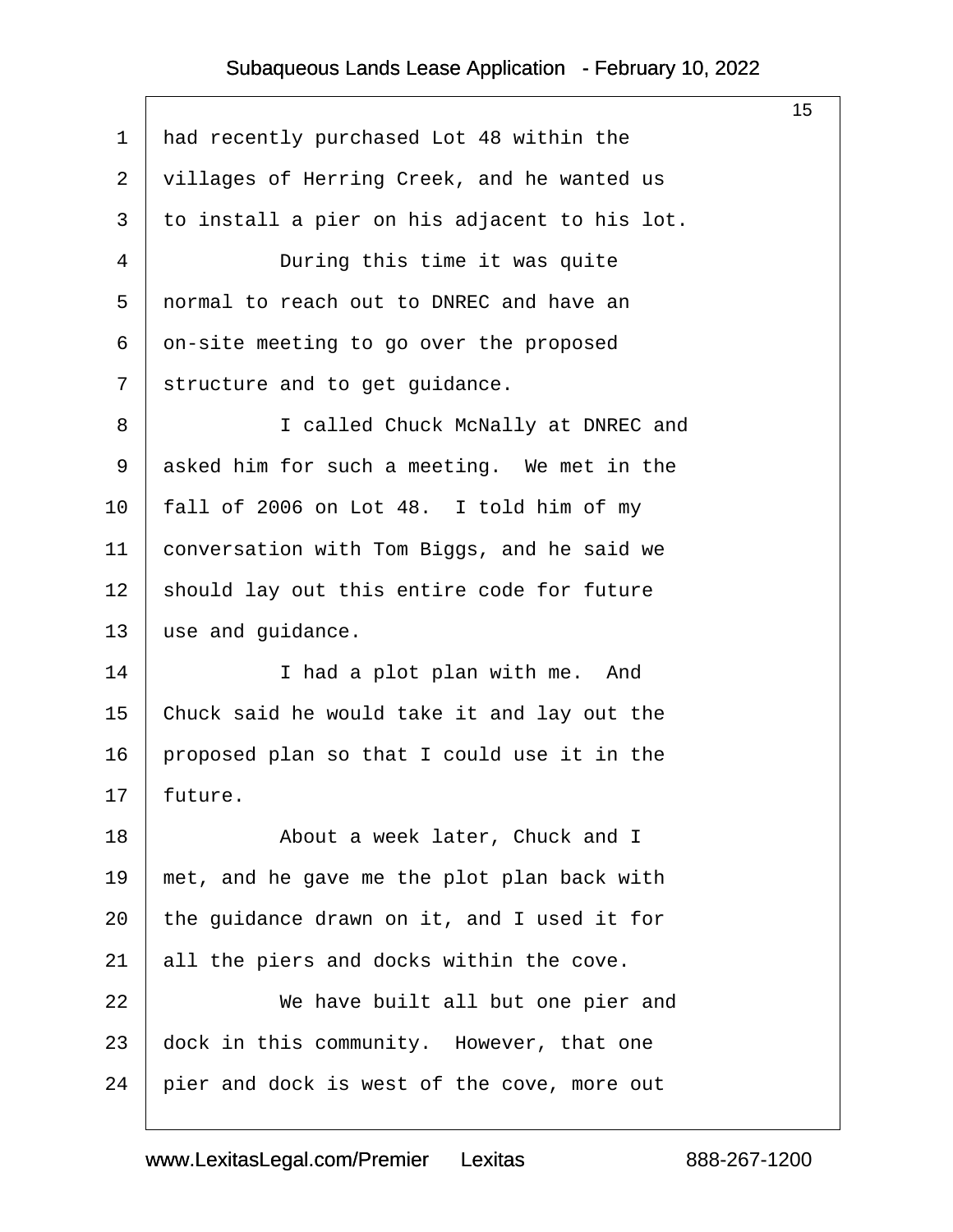$\sqrt{2}$ 

<span id="page-16-0"></span>

| 1              | in open water.                                |
|----------------|-----------------------------------------------|
| 2              | This is Exhibit 1. This is the                |
| 3              | section of the plot plan that Chuck had given |
| 4              | me. It's what I used to locate, design, and   |
| 5              | build the pier on 48 for Mr. Dukes.           |
| 6              | Using the extended property lines             |
| $\overline{7}$ | as shown, the pier extends channel-ward to a  |
| 8              | point where the 10-foot side setback limit    |
| 9              | the pier's overall length. This pier was      |
| 10             | approved by DNREC on June 5, 2007.            |
| 11             | Can I have Exhibit 2, please?                 |
| 12             | This is the approved plan for Lot             |
| 13             | Number 48. In October of 2009, I received a   |
| 14             | phone call from Mr. Donald Reed. He had       |
| 15             | purchased Lot 47 and wanted riprap, a         |
| 16             | walkway, pier dock, and a boatlift.           |
| 17             | I referenced the document that                |
| 18             | Chuck McNally had given me, and then designed |
| 19             | the structure based off that plan and         |
| 20             | extended property lines.                      |
| 21             | The structure was flipped, because            |
| 22             | Mr. Reed wanted to place a pool where the     |
| 23             | wetland walkway was originally placed. DNREC  |
| 24             | approved and issued a permit as originally    |

16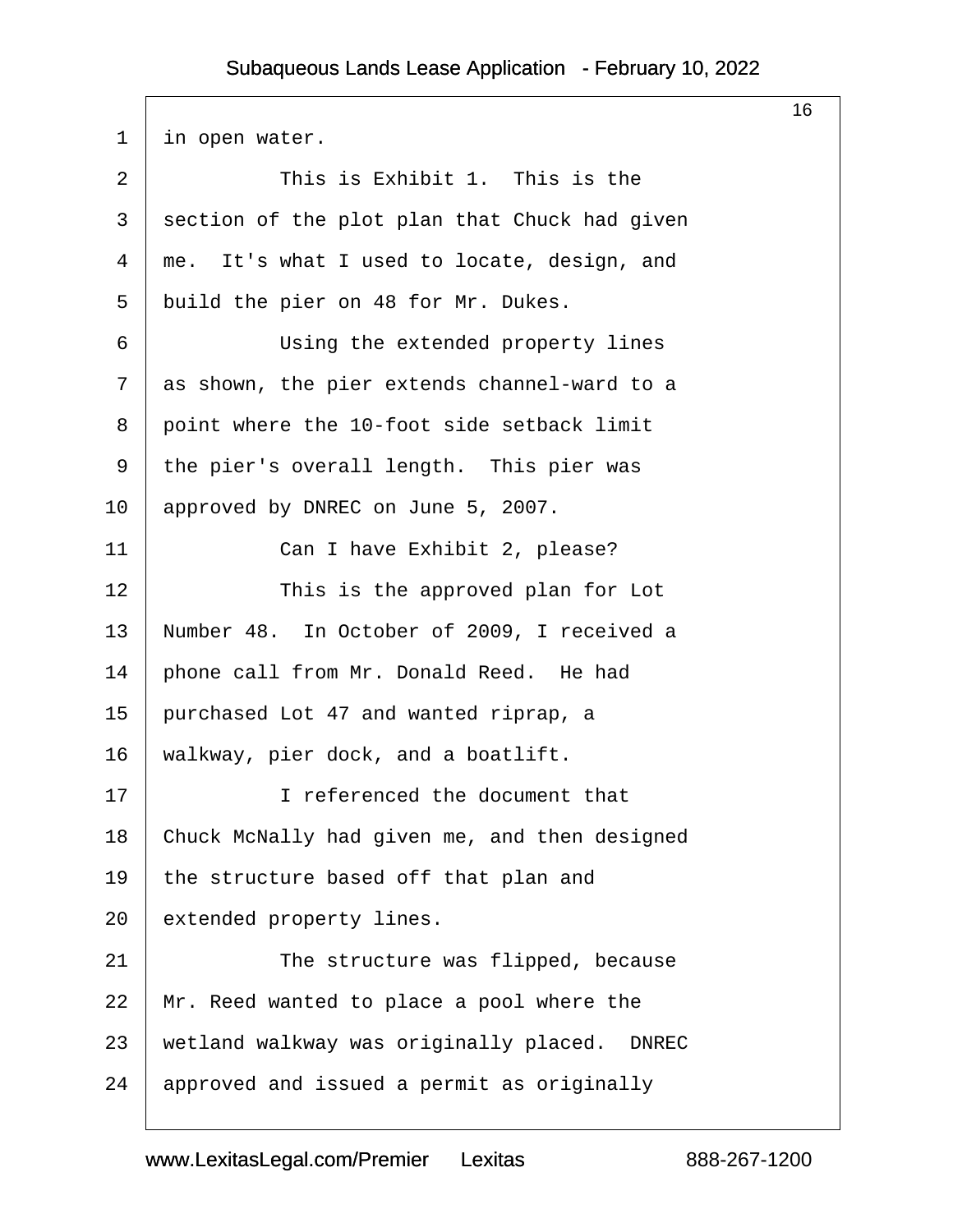<span id="page-17-0"></span>

|                |                                               | 17 |
|----------------|-----------------------------------------------|----|
| 1              | designed on February 15, 2009 under SL38409.  |    |
| 2              | So I'm sharing this information to            |    |
| 3              | show that the existing structures are         |    |
| 4              | permitted and built as per the guidance       |    |
| 5              | document given to me by DNREC.                |    |
| 6              | I'm suggesting that the property              |    |
| $\overline{7}$ | lines extension drawing currently used by the |    |
| 8              | Department is not valid in this area, and it  |    |
| 9              | shouldn't be used because it does not         |    |
| 10             | accurately depict the guidance document given |    |
| 11             | to us and used during the original            |    |
| 12             | construction.                                 |    |
| 13             | Exhibit 3, please.                            |    |
| 14             | So this proposed addition that the            |    |
| 15             | Businellis are requesting will have zero      |    |
| 16             | Impact on the owner of Lot 48, since the      |    |
|                | 17 existing structures are closer to the      |    |
| 18             | property lines than any of the new proposed   |    |
| 19             | work or structures.                           |    |
| 20             | I would like to thank the                     |    |
| 21             | Department for giving me the opportunity to   |    |
| 22             | give them this information. Thank you.        |    |
| 23             | MS. NEWMAN: Thank you,                        |    |
| 24             | Mr. Whitford. Before you are placed back on   |    |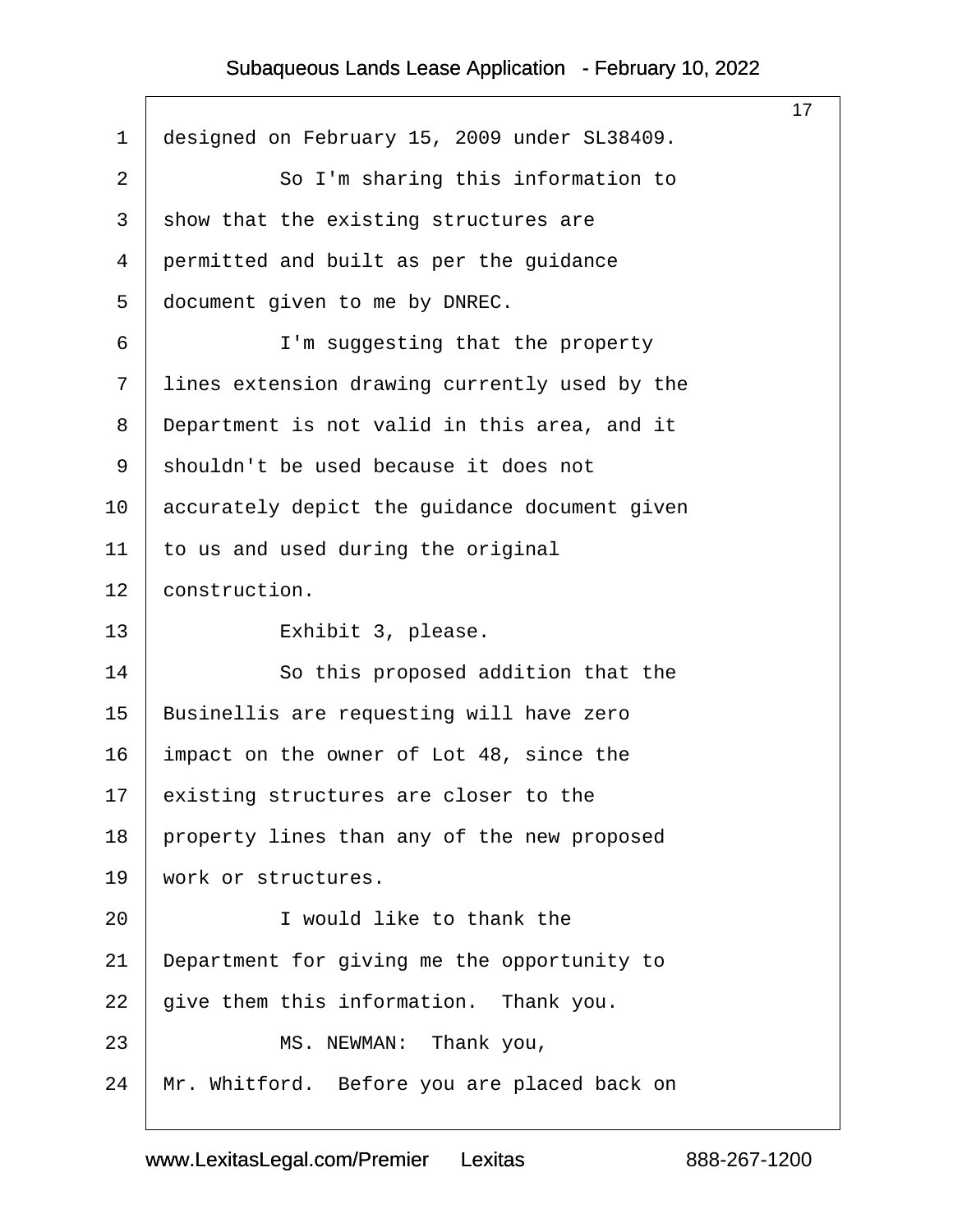<span id="page-18-0"></span>

|                |                                               | 18 |
|----------------|-----------------------------------------------|----|
| $\mathbf 1$    | mute, I just want to confirm that the three   |    |
| $\mathbf{2}$   | documents that were just provided virtually   |    |
| 3              | as Exhibit 1, 2, and 3, do you wish to mark   |    |
| 4              | these into the record?                        |    |
| 5              | MR. WHITFORD: Yes, ma'am, please.             |    |
| 6              | MS. NEWMAN: Thank you. I hereby               |    |
| $\overline{7}$ | mark the documents, as provided               |    |
| 8              | electronically, as Applicant's Exhibits 1     |    |
| 9              | through 3.                                    |    |
| 10             | We will now move on to Mr. and                |    |
| 11             | Mrs. Businelli, and I will have them unmuted, |    |
| 12             | please.                                       |    |
| 13             | Mr. and Mrs. Businelli, please                |    |
| 14             | state your name for the record, and then you  |    |
| 15             | may begin with your presentation.             |    |
| 16             | MR. BUSINELLI: Okay. Can you hear             |    |
|                | 17 me?                                        |    |
| 18             | MS. NEWMAN: Yes.                              |    |
| 19             | MR. BUSINELLI: Okay. Good                     |    |
| 20             | evening, everyone. My name is Carlo           |    |
| 21             | Businelli, and I'm speaking on behalf of my   |    |
| 22             | wife, Teresita, and myself.                   |    |
| 23             | We are the owners of 23962 Sundance           |    |
| 24             | ane, sometimes referred to as Villages of     |    |
|                |                                               |    |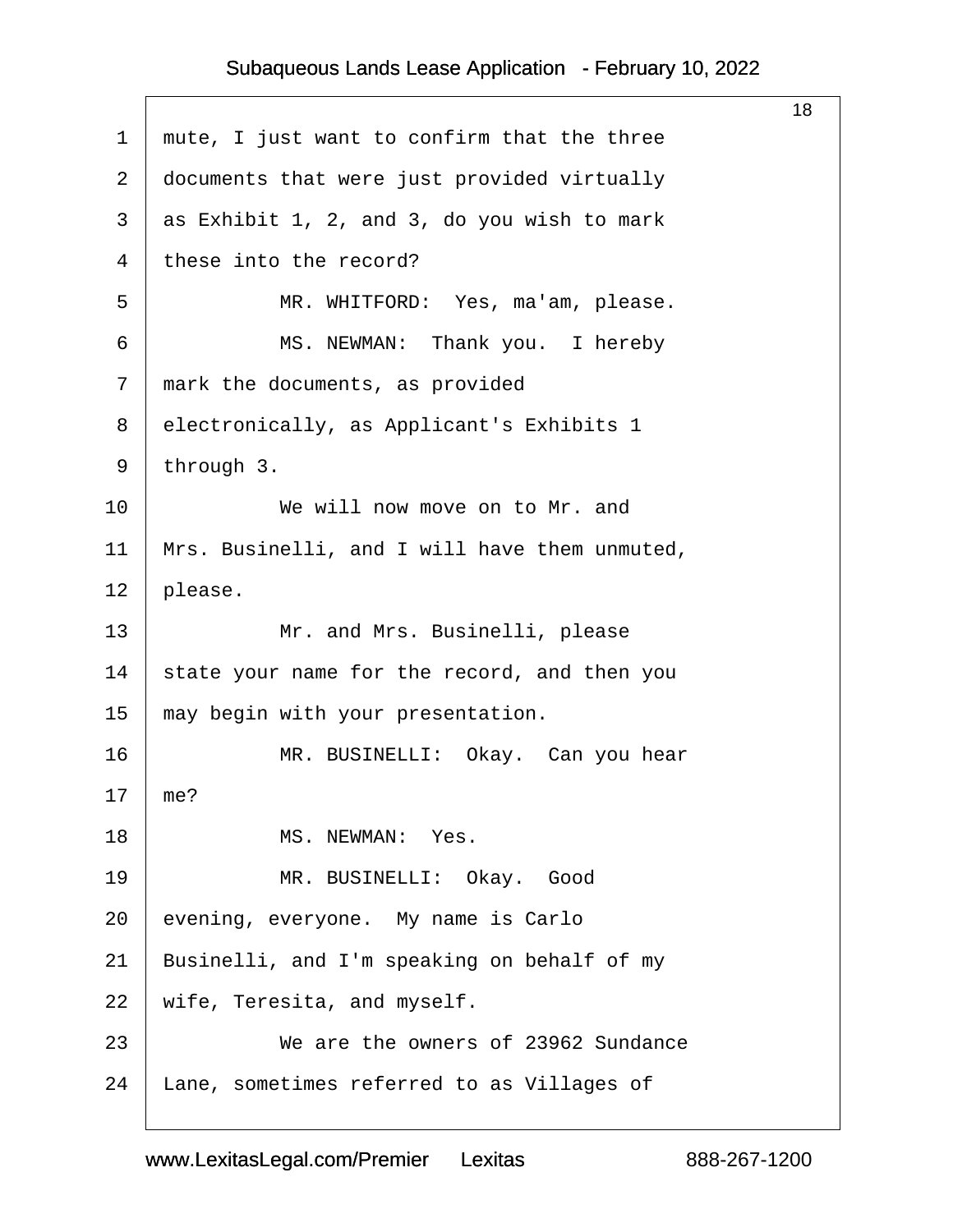<span id="page-19-0"></span>

|                                               | 19 |
|-----------------------------------------------|----|
| Herring Creek, Lot 47. We are the applicants  |    |
| of the dock extension being discussed today.  |    |
| We purchased our home in 2018, and            |    |
| the pier, dock, and boatlift on our property  |    |
| were included in the sale. The associated     |    |
| Subaqueous Land Lease was transferred to us   |    |
| by DNREC shortly thereafter.                  |    |
| At this time we are requesting                |    |
| DNREC's approval to extend our dock 20 feet   |    |
| eastward, as presented by Ms. Rebecca Bobola  |    |
| and by Mr. Rob Whitford so that we can add a  |    |
| floating dock with a kayak launch.            |    |
| The extension is required so that             |    |
| we can relocate our existing jet-ski lift to  |    |
| accommodate the requested floating dock.      |    |
| The design of our extension was               |    |
| very carefully thought out so that it would   |    |
| have a zero negative impact to all our        |    |
| heighbors. We opted for our extension to run  |    |
| parallel to our shoreline, directly behind    |    |
| bur house.                                    |    |
| Our extension does not go deeper              |    |
| into Herring Creek waters, nor does it impact |    |
| the views or water access or navigation of    |    |
|                                               |    |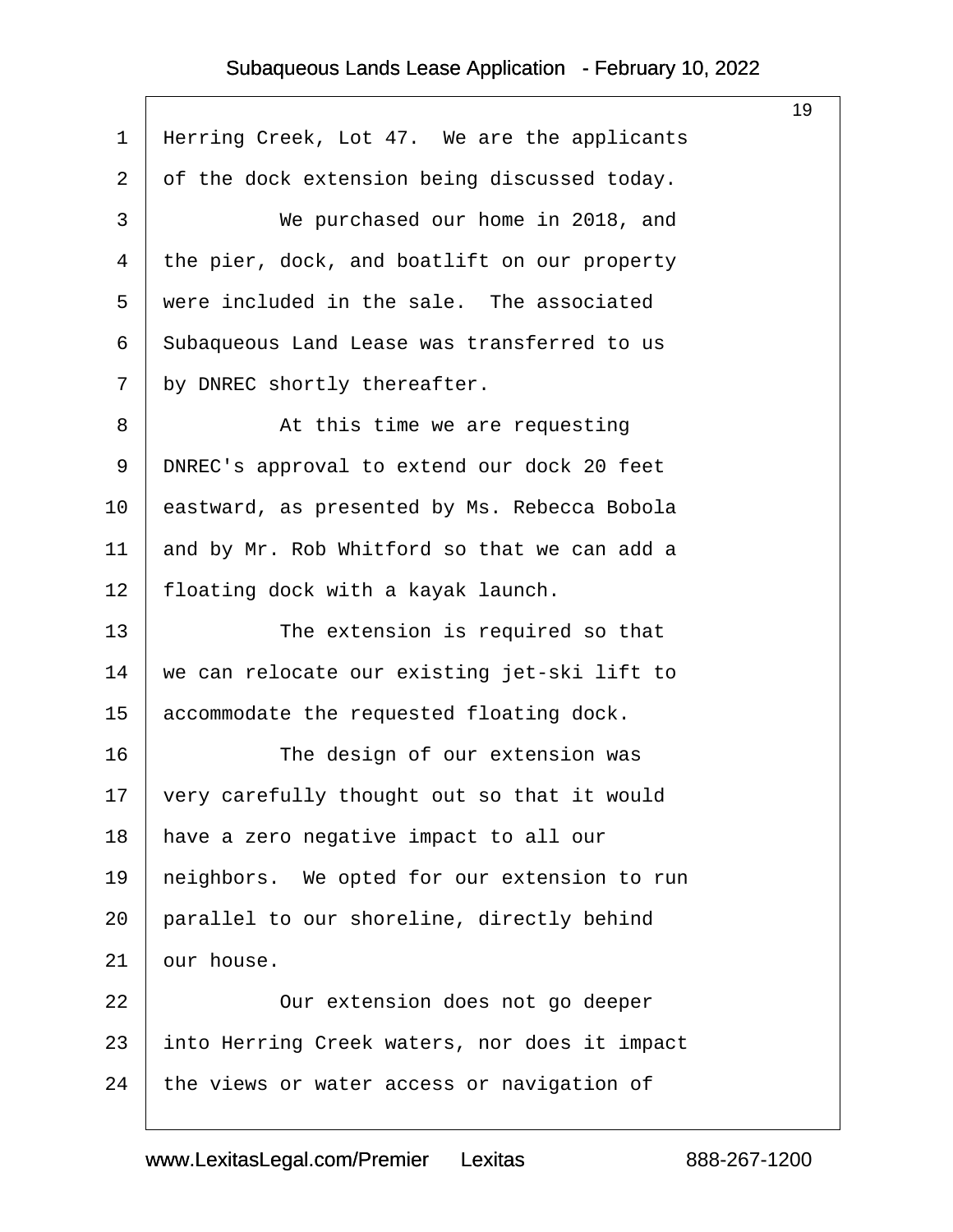<span id="page-20-0"></span>

|                |                                               | 20 |
|----------------|-----------------------------------------------|----|
| 1              | any other property in our cove.               |    |
| 2              | As Mr. Whitford explained, our                |    |
| 3              | design meets all of DNREC's regulations and   |    |
| 4              | requirements and utilizes the same surveys,   |    |
| 5              | drawings, and property lines that were        |    |
| 6              | defined and approved by DNREC when all of the |    |
| $\overline{7}$ | existing structures in our cove were          |    |
| 8              | permitted and built.                          |    |
| 9              | Our extension is well within all of           |    |
| 10             | the required property line setbacks in both   |    |
| 11             | Mr. Whitford's and Ms. Bobola's exhibits.     |    |
| 12             | Our extension application went on             |    |
| 13             | public notice, as required by DNREC, and      |    |
| 14             | there was only one single comment received.   |    |
| 15             | That one single comment resulted in today's   |    |
| 16             | public hearing.                               |    |
| 17             | That comment was submitted by                 |    |
| 18             | Mr. Matt Eisenmann. He is our neighbor next   |    |
| 19             | door to the west on Lot 48.                   |    |
| 20             | As many of you are aware,                     |    |
| 21             | Mr. Eisenmann has applied to extend his own   |    |
| 22             | dock approximately 60 feet outward into       |    |
| 23             | Herring Creek, and his application also went  |    |
| 24             | to public hearing.                            |    |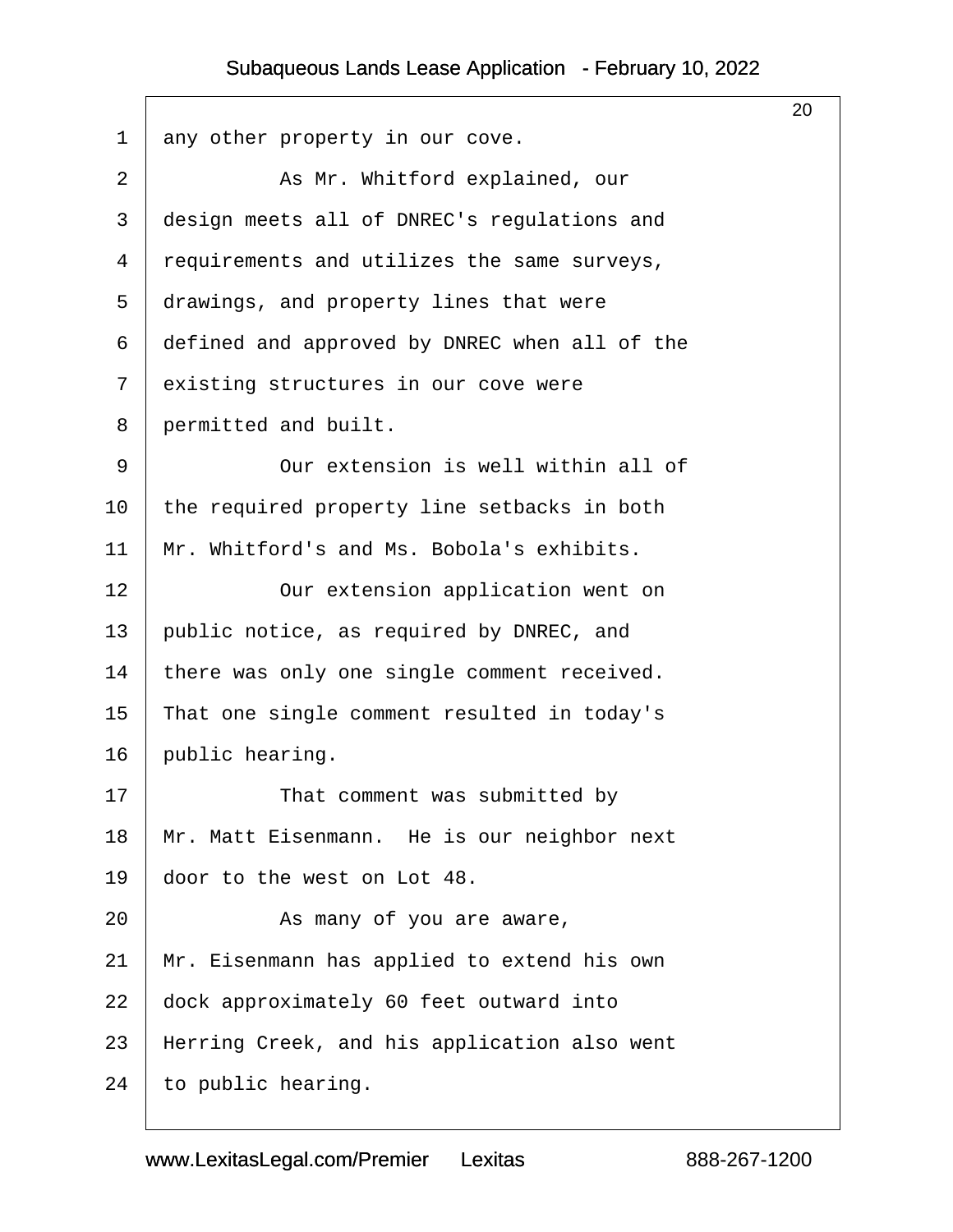<span id="page-21-0"></span>

|    |                                               | 21 |
|----|-----------------------------------------------|----|
| 1  | The Eisenmann public hearing                  |    |
| 2  | transcript and all the public comments        |    |
| 3  | received in regards to that application are a |    |
| 4  | matter of public record, and I will not       |    |
| 5  | discuss them today.                           |    |
| 6  | However, I do want to respond to              |    |
| 7  | Mr. Eisenmann's public comments in regards to |    |
| 8  | dur application.                              |    |
| 9  | First, Mr. Eisenmann implies that             |    |
| 10 | we are the only ones opposed to his proposed  |    |
| 11 | extension, when, in fact, that is not the     |    |
| 12 | case.                                         |    |
| 13 | As the public record shows, his               |    |
| 14 | extension is opposed by nearly all of his     |    |
| 15 | heighboring waterfront property owners,       |    |
| 16 | including the Villages of Herring Creek HOA,  |    |
| 17 | which represents the waterfront access rights |    |
| 18 | of over 140 homeowners in our community.      |    |
| 19 | Second, as Mr. Whitford has                   |    |
| 20 | explained and illustrated in his Exhibit 1,   |    |
| 21 | all of the docks in our cove were designed    |    |
| 22 | and built exactly where DNREC placed them     |    |
| 23 | when DNREC defined, established, and approved |    |
| 24 | the extended property lines in our cove.      |    |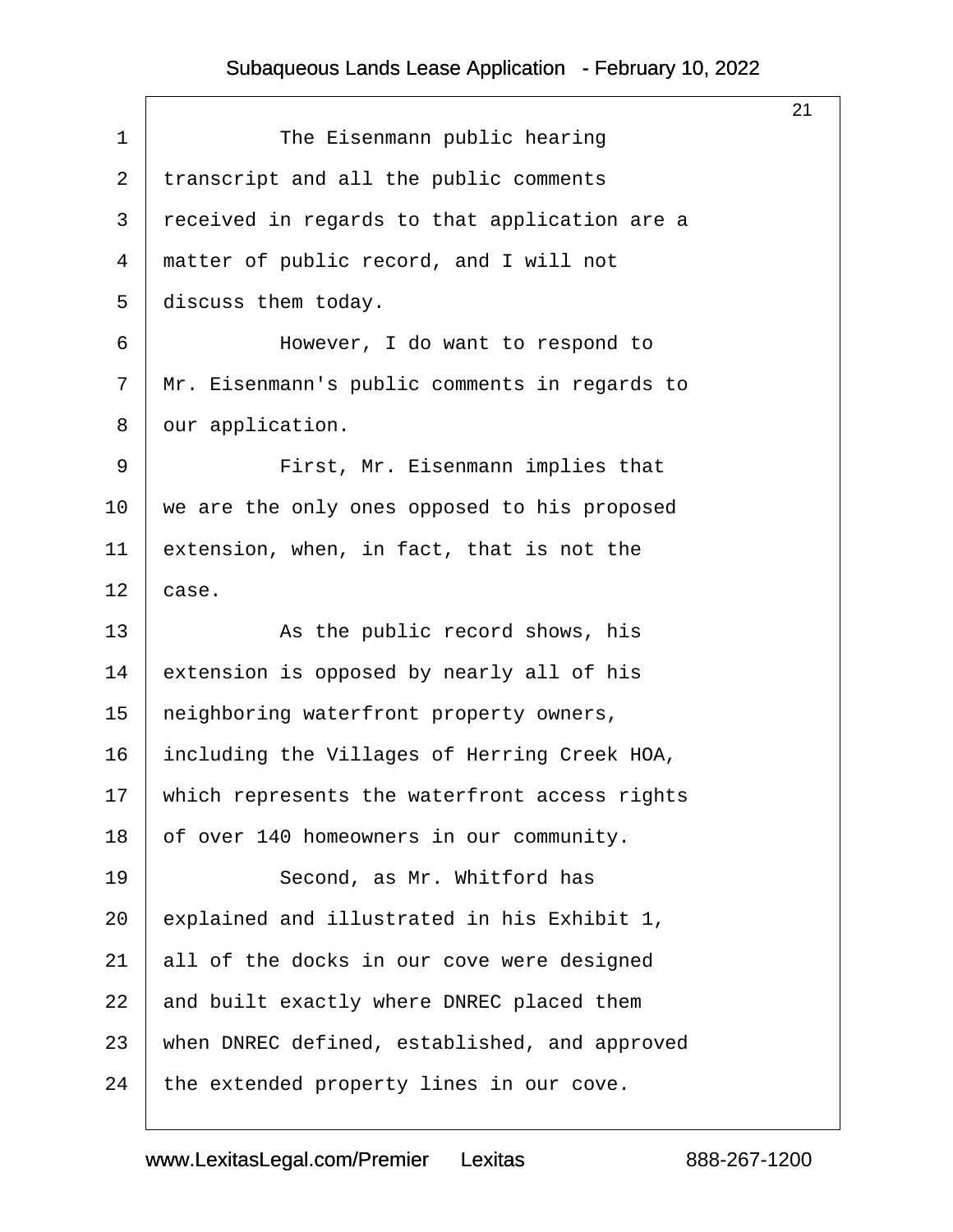<span id="page-22-0"></span>

|                |                                                 | 22 |
|----------------|-------------------------------------------------|----|
| 1              | Our proposed extension falls well               |    |
| $\overline{2}$ | within these established and approved           |    |
| 3              | property lines, as well as within the lines     |    |
| 4              | of Ms. Bobola's exhibit, as well.               |    |
| 5              | Lastly, Mr. Eisenmann states that               |    |
| 6              | until his dock extension is resolved, we        |    |
| 7              | should not be permitted to extend our dock.     |    |
| 8              | Quite frankly, that's completely                |    |
| 9              | unreasonable. Our dock extension has zero       |    |
| 10             | impact on Mr. Eisenmann. In fact, our           |    |
| 11             | extension is in the complete opposite           |    |
| 12             | direction of his property. So we are not at     |    |
| 13             | all clear as to how our extension would         |    |
| 14             | hegatively impact his current structure or      |    |
| 15             | his pending application as per his comments.    |    |
| 16             | There is no reason that approval                |    |
|                | 17 for our application should be dependent on a |    |
| 18             | resolution, on resolution of issues related     |    |
| 19             | to someone else's dock application.             |    |
| 20             | It's our understanding that every               |    |
| 21             | application is reviewed and considered on its   |    |
| 22             | own merits by DNREC, and we assume that will    |    |
| 23             | be the case with ours.                          |    |
| 24             | Thank you, everyone, for your time              |    |
|                |                                                 |    |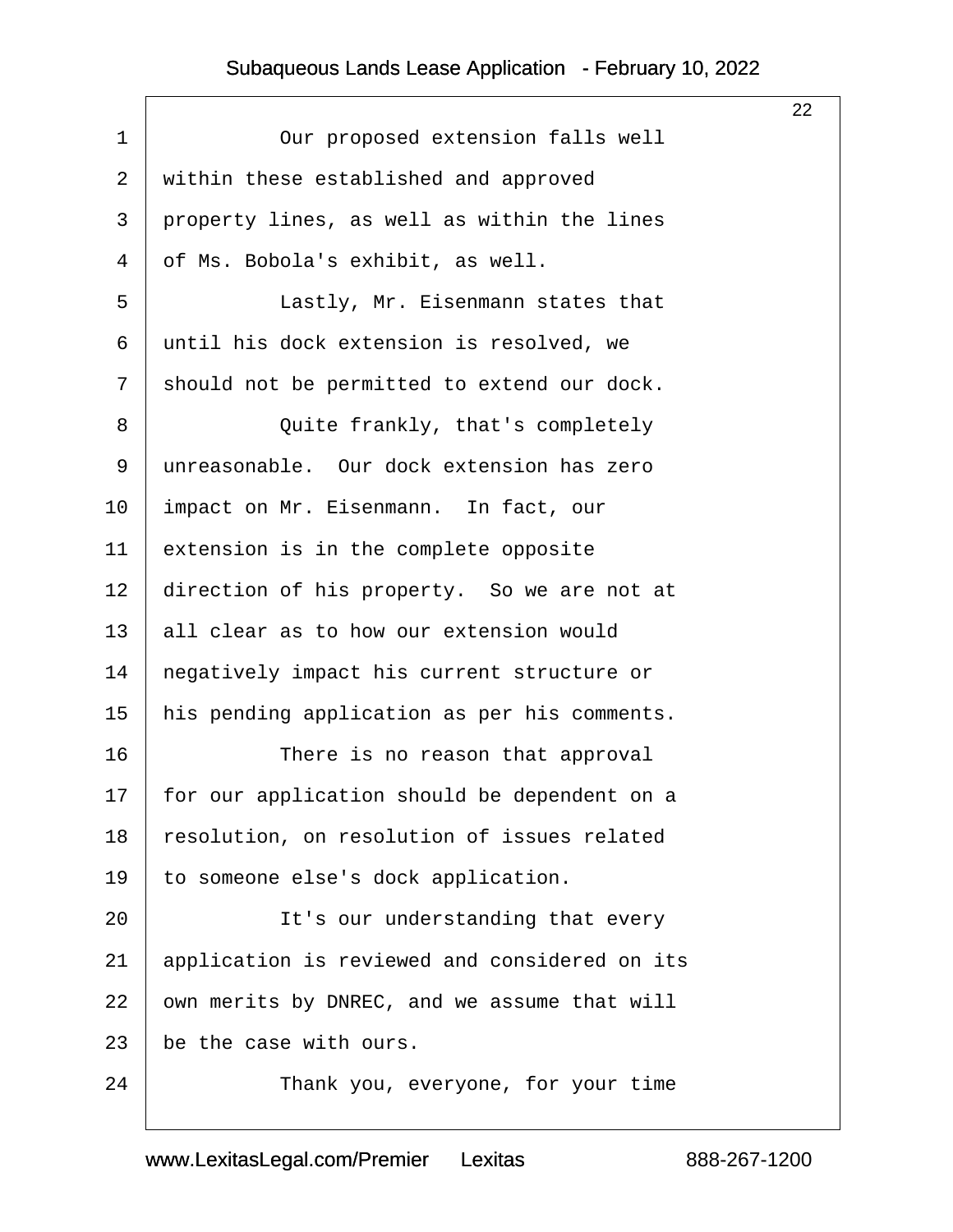<span id="page-23-0"></span>

|                |                                               | 23 |
|----------------|-----------------------------------------------|----|
| 1              | today.                                        |    |
| $\overline{2}$ | MS. NEWMAN: Thank you, Mr.                    |    |
| 3              | Businelli. Now that the presentations have    |    |
| 4              | doncluded, we will now turn our attention to  |    |
| 5              | those who have preregistered for the          |    |
| 6              | opportunity to offer verbal comment at        |    |
| 7              | tonight's hearing.                            |    |
| 8              | Per the protocol set forth in                 |    |
| 9              | DNREC's public hearing webpage, those wishing |    |
| 10             | to offer verbal comment should have           |    |
| 11             | registered no later than noon the day of the  |    |
| 12             | hearing.                                      |    |
| 13             | All comments must adhere to DNREC's           |    |
| 14             | Department protocols with regard to offering  |    |
| 15             | verbal comment, including making their        |    |
| 16             | comments as concise as possible, respecting   |    |
| 17             | the three-minute timeline, and limiting their |    |
| 18             | comments to the subject matter of this        |    |
| 19             | hearing.                                      |    |
| 20             | To assist the commenter with regard           |    |
| 21             | to the amount of time they have, there is a   |    |
| 22             | visual timer that has appeared on the screen  |    |
| 23             | that will count down three minutes.           |    |
| 24             | When it is that speaker's turn to             |    |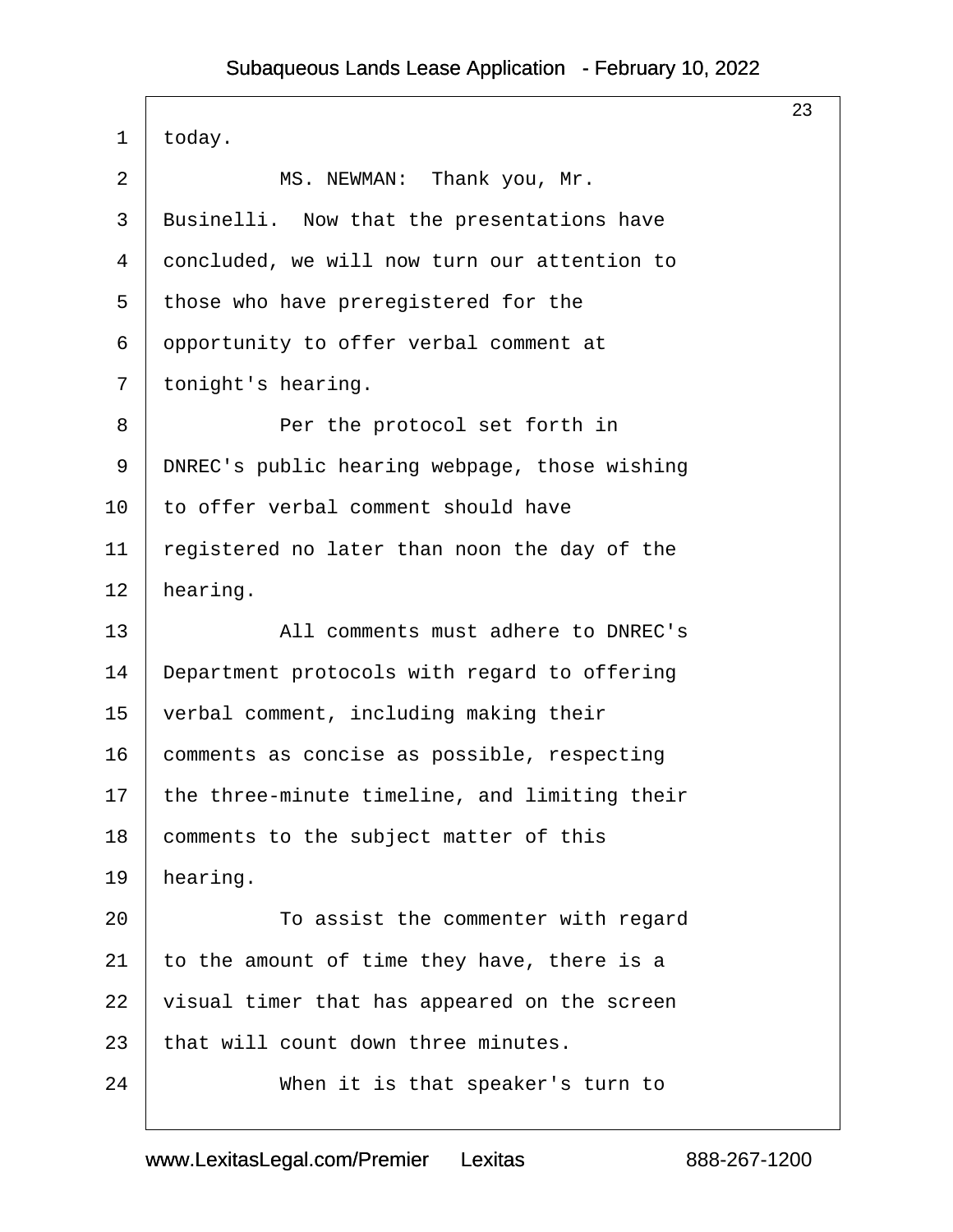|                |                                               | 24 |
|----------------|-----------------------------------------------|----|
| 1              | domment, the speaker's audio will be unmuted, |    |
| $\overline{2}$ | and their identity will be confirmed, and the |    |
| 3              | timer will begin.                             |    |
| 4              | At the end of the three minutes,              |    |
| 5              | the speaker's audio will be automatically     |    |
| 6              | placed back on mute.                          |    |
| 7              | Please note there is no video feed            |    |
| 8              | of the commenter, as they will provide a      |    |
| 9              | domment by audio only. All comments will be   |    |
| 10             | transcribed by the court reporter and thereby |    |
| 11             | incorporated into the hearing record.         |    |
| 12             | If the speaker is not able to                 |    |
| 13             | finish their comment within the three-minute  |    |
| 14             | time allotted, the Department encourages you  |    |
| 15             | to submit the completed comment in writing no |    |
| 16             | later than February 25th.                     |    |
| 17             | There is only one commenter that              |    |
| 18             | has registered to provide comment at          |    |
| 19             | tonight's hearing. With that said, I would    |    |
| 20             | like to have Mr. Matthew Eisenmann unmuted.   |    |
| 21             | Please state your name and who you are        |    |
| 22             | representing for the record, if any, and then |    |
| 23             | you may begin your comments.                  |    |
| 24             | MR. EISENMANN: Hi. Can you hear               |    |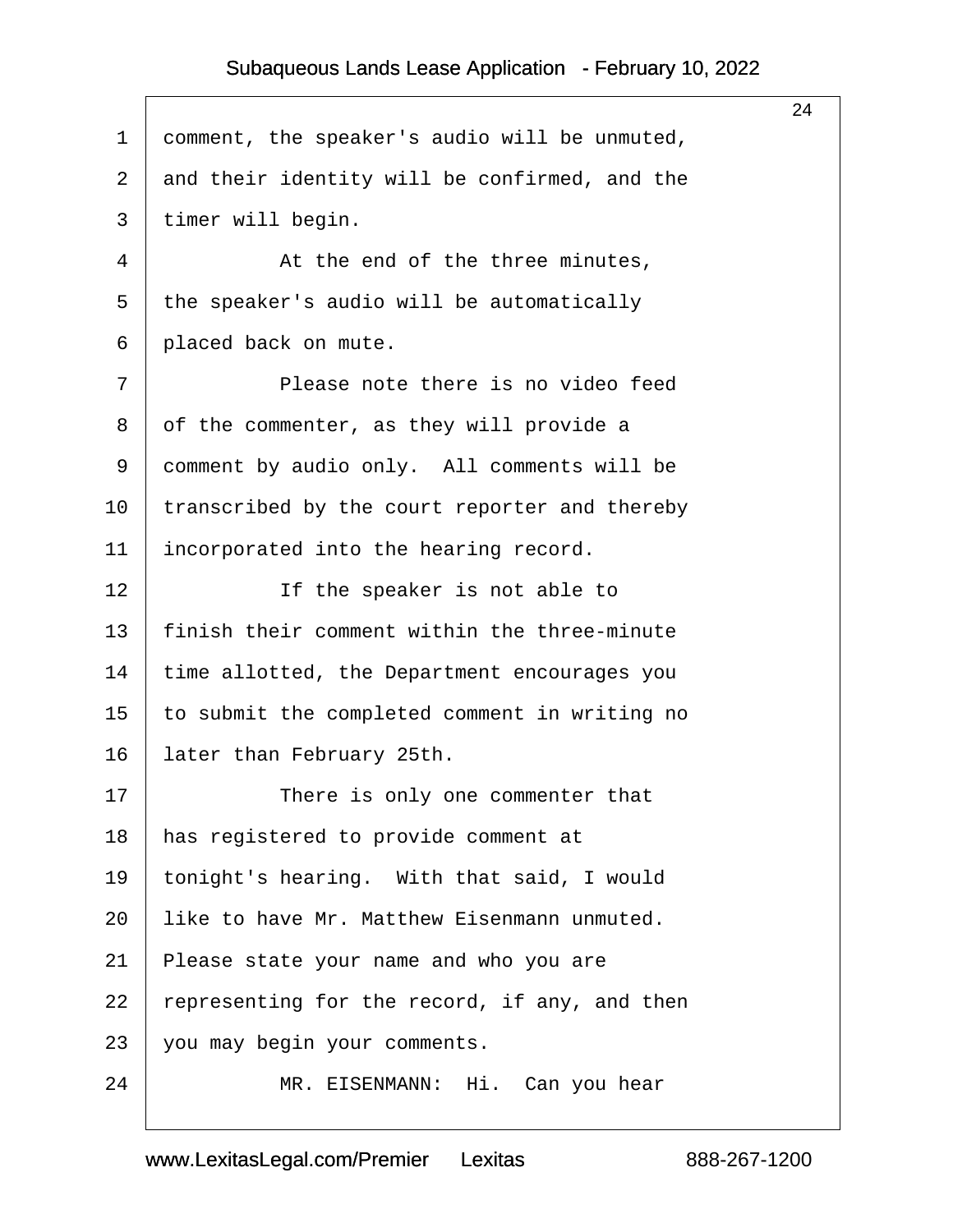$\Gamma$ 

|    |                                               | 25 |
|----|-----------------------------------------------|----|
| 1  | me?                                           |    |
| 2  | MS. NEWMAN: Yes.                              |    |
| 3  | MR. EISENMANN: Okay. My name is               |    |
| 4  | Matt Eisenmann. I want to thank everyone      |    |
| 5  | from DNREC for their time today. I am the     |    |
| 6  | dwner of the adjacent property.               |    |
| 7  | The Businelli application fails to            |    |
| 8  | mention that on October 5, 2020, DNREC        |    |
| 9  | representatives presented a map of the        |    |
| 10 | proportional property lines extended, as      |    |
| 11 | determined by DNREC legal counsel based on    |    |
| 12 | existing case law.                            |    |
| 13 | This has been ignored in this                 |    |
| 14 | application, so that additional structures    |    |
| 15 | could be placed within our proportional       |    |
| 16 | property lines, further complicating the      |    |
| 17 | issue.                                        |    |
| 18 | These structures are outside of the           |    |
| 19 | property owner's actual property lines and,   |    |
| 20 | as such, are controlled and regulated by the  |    |
| 21 | state, following their rules, regulations,    |    |
| 22 | and laws. No landowners own the water lines   |    |
| 23 | beyond the end of their property -- the State |    |
| 24 | does -- and that's the residents of Delaware. |    |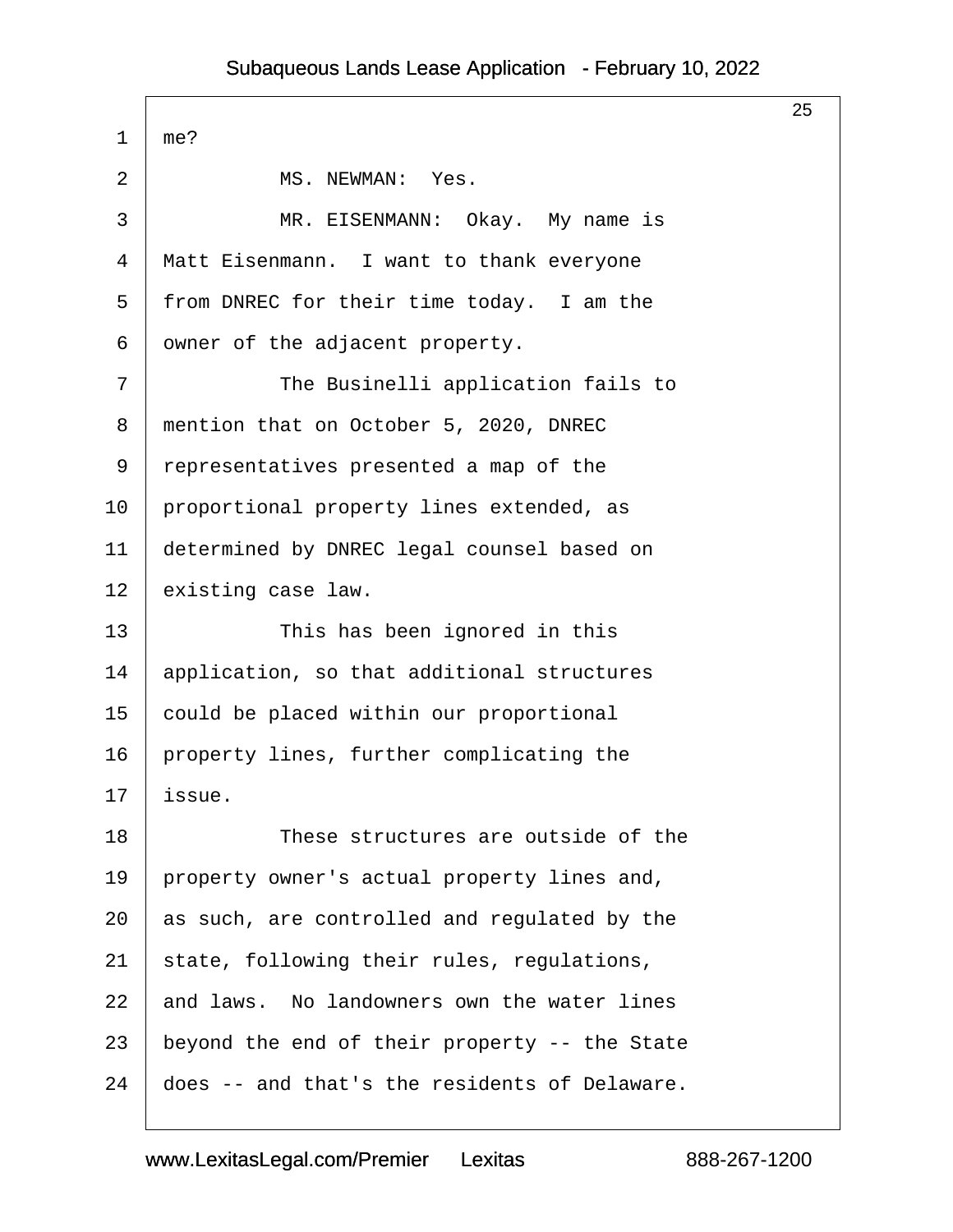|                 |                                               | 26 |
|-----------------|-----------------------------------------------|----|
| 1               | Property lines extended into the water are    |    |
| $\overline{2}$  | not an absolute and not the landowner's       |    |
| 3               | right.                                        |    |
| 4               | We are happy to see that DNREC has            |    |
| 5               | mentioned in their presentation tonight the   |    |
| 6               | proportional property lines extended is being |    |
| 7               | donsidered by the Department in their         |    |
| 8               | analysis.                                     |    |
| 9               | And, as always, we are appreciative           |    |
| 10              | of the Department's hard work to ensure       |    |
| 11              | equity and fair access to this amazing        |    |
| 12              | resource to all.                              |    |
| 13              | It is my hope DNREC notices the               |    |
| 14              | differences in complaints from some of the    |    |
| 15              | waterfront neighbors nearby and recognizes    |    |
| 16              | the arguments they make on a case-by-case     |    |
| 17 <sup>2</sup> | basis are not consistent and are used to      |    |
| 18              | attempt to block access to the water for      |    |
| 19              | those they choose should not have it.         |    |
| 20              | Given the comments made tonight,              |    |
| 21              | you know, I'd point out that I see no         |    |
| 22              | complaints from those neighbors that were     |    |
| 23              | made against our application related to       |    |
| 24              | Impacts and view, even though this            |    |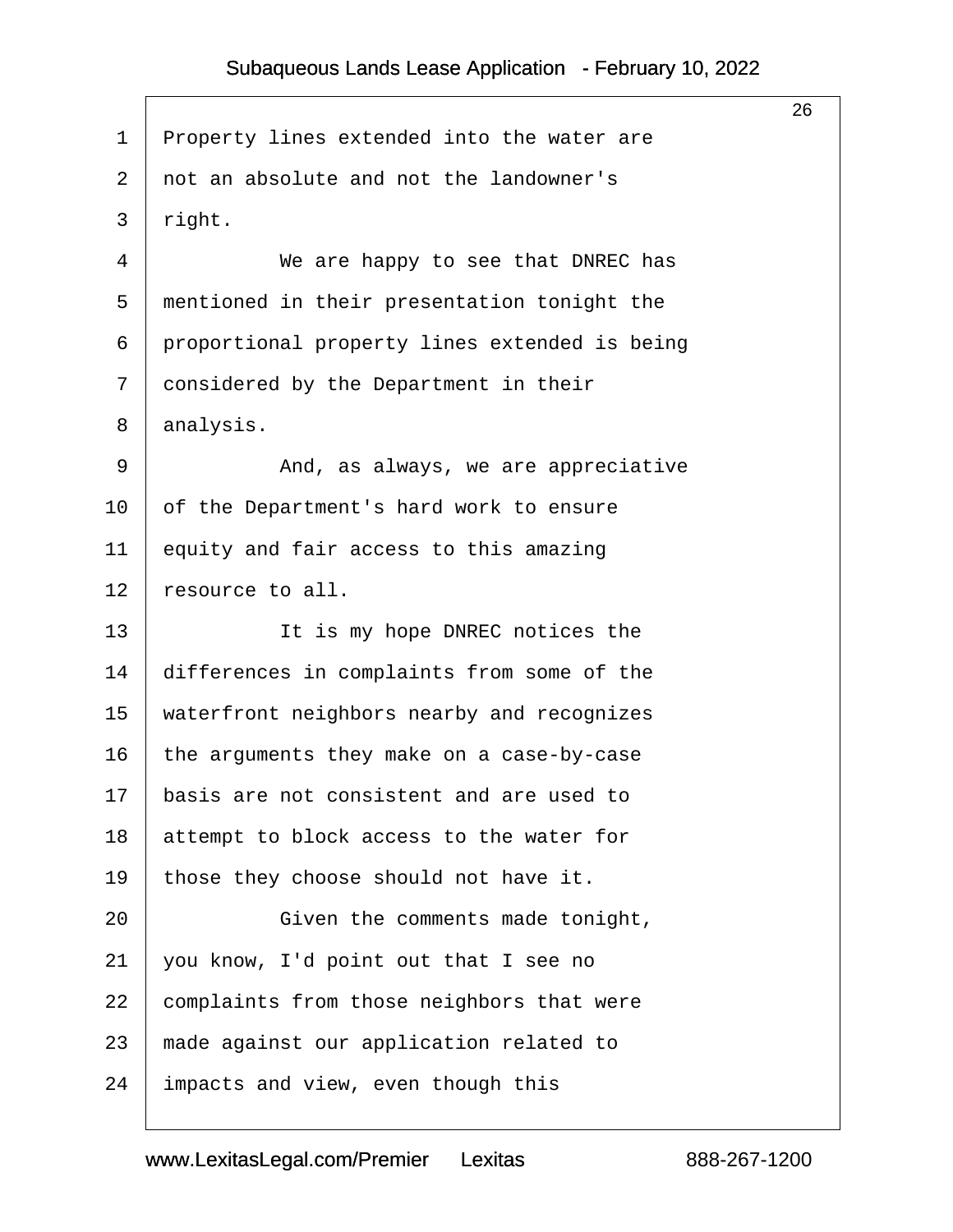|                |                                               | 27 |
|----------------|-----------------------------------------------|----|
| 1              | application is in the same exact viewing area |    |
| $\overline{2}$ | for that owner.                               |    |
| 3              | I see no complaints related to the            |    |
| 4              | environmental impact for this additional      |    |
| 5              | dockage, as made by those neighbors and even  |    |
| 6              | the applicants in this case.                  |    |
| 7              | I see no complaints that the                  |    |
| 8              | structure blocks use by others to the water,  |    |
| 9              | as was made in the case against us, as well.  |    |
| 10             | This application ignores the                  |    |
| 11             | thoughtful determination made and             |    |
| 12             | communicated by DNREC for all applications    |    |
| 13             | going forward in the cove, while the          |    |
| 14             | applicants have argued to prevent any fair    |    |
| 15             | and equitable requests made by us, many       |    |
| 16             | requests, in fact.                            |    |
| 17             | Our stance is and continues to be.            |    |
| 18             | If our current application under review is    |    |
| 19             | approved for fair and equitable access, we    |    |
| 20             | would drop our objections to this permit to   |    |
| 21             | allow amicable middle ground.                 |    |
| 22             | We see no reason to prevent the               |    |
| 23             | applicants access to the water, as long as we |    |
| 24             | are not prevented from fair and equitable     |    |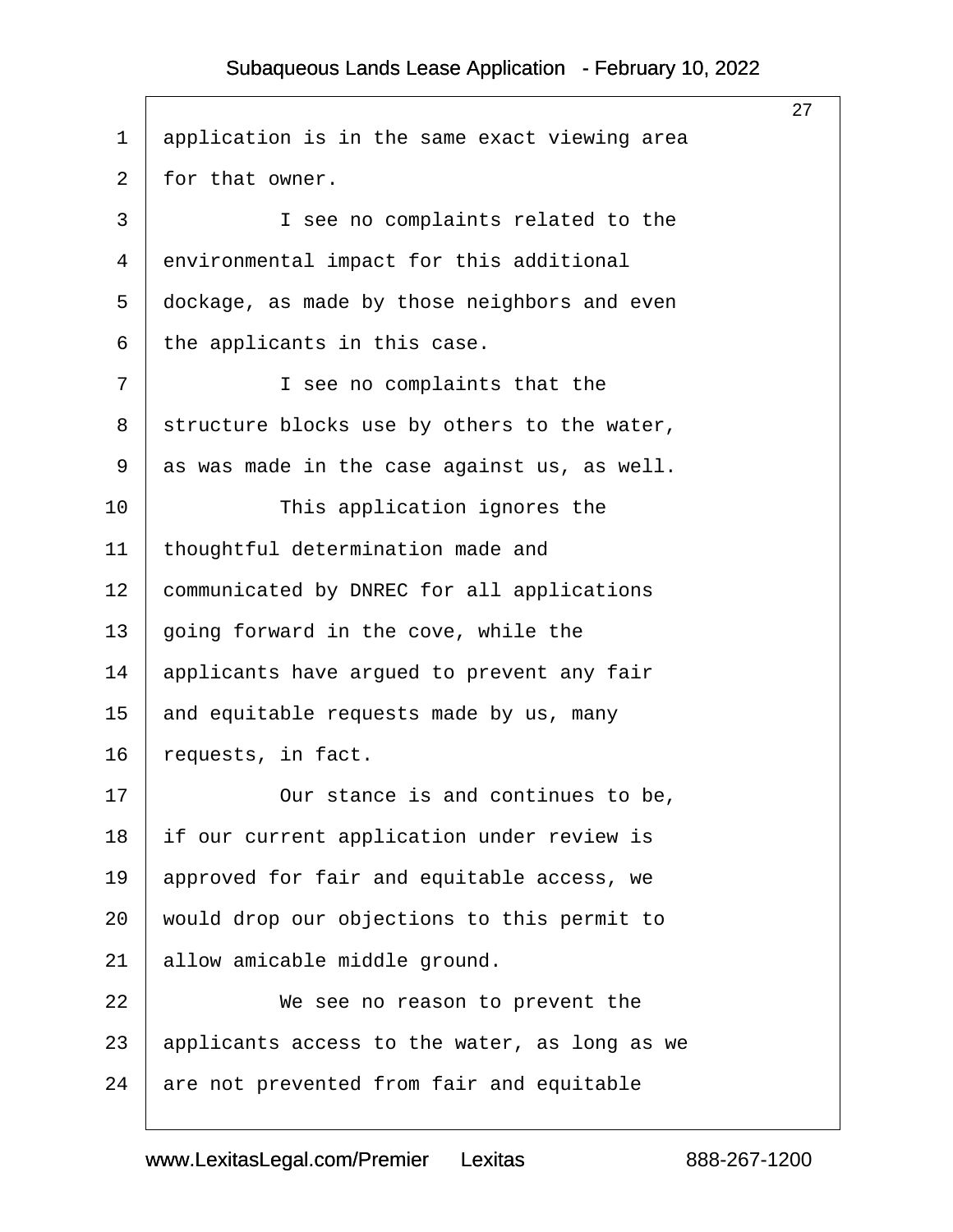$\sqrt{2}$ 

| 1              | access ourselves.                             |
|----------------|-----------------------------------------------|
| $\overline{2}$ | In the absence of that approval, we           |
| 3              | are forced to highlight the additional        |
| 4              | proposed structures by this application       |
| 5              | further complicate the issue of water         |
| 6              | appropriation, and it should be declined by   |
| 7              | DNREC unless both applicants' applications    |
| 8              | are approved.                                 |
| 9              | It is very unfortunate that an                |
| 10             | amicable solution that allows for fair and    |
| 11             | equitable access to all property owners could |
| 12             | not be reached without this hearing process.  |
| 13             | This has added unnecessary expense to both    |
| 14             | applicants and unnecessary work for DNREC.    |
| 15             | MS. NEWMAN: Mr. Eisenmann, I                  |
| 16             | apologize. The three minutes is up. You       |
| 17             | have been muted.                              |
| 18             | I want to thank you for providing             |
| 19             | your comment. And if you could please submit  |
| 20             | any additional remarks that you would like to |
| 21             | provide for the record in writing, we would   |
| 22             | greatly appreciate that.                      |
| 23             | I want to thank everyone who has              |
| 24             | oined this hearing for tonight. That will     |

28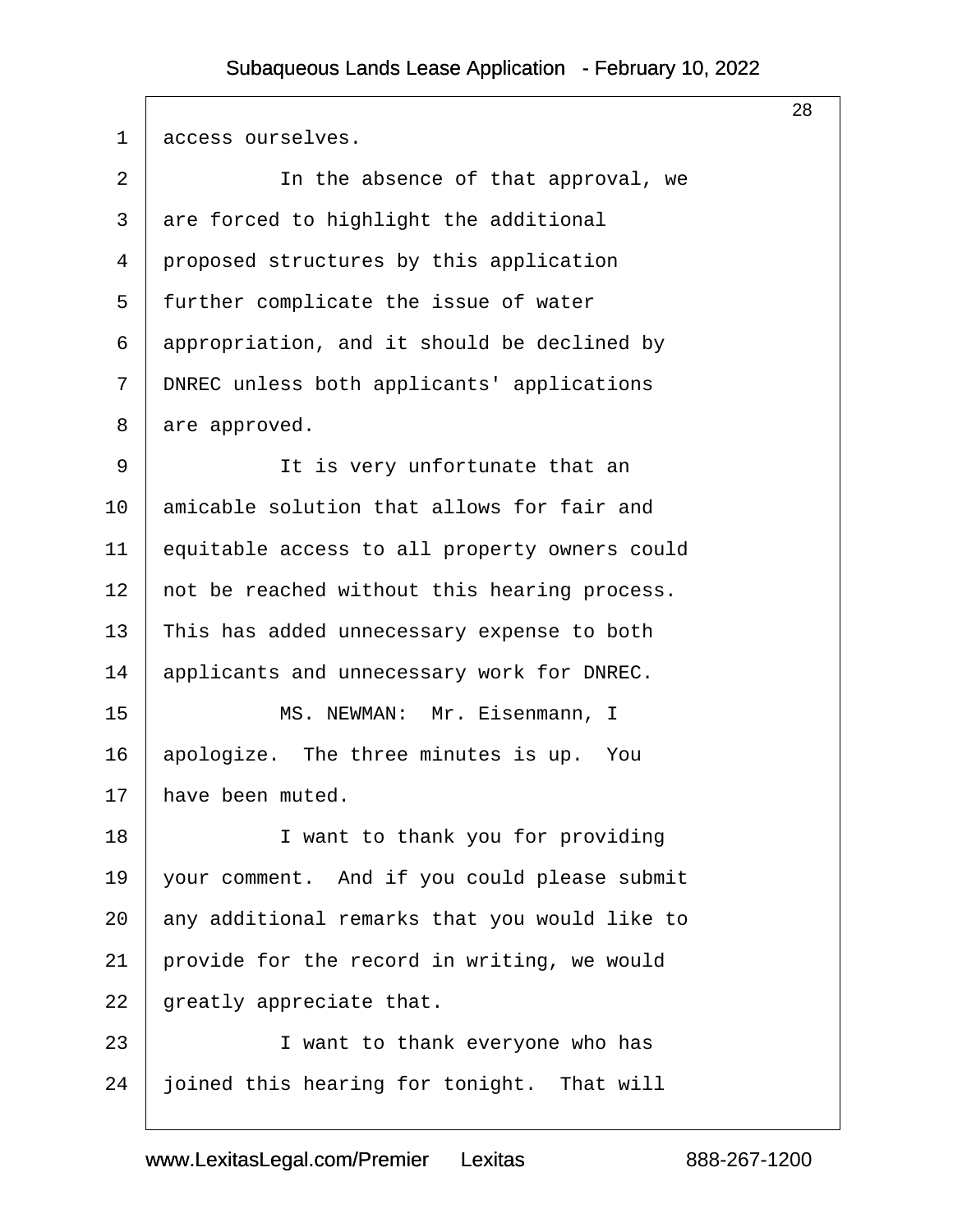|                |                                               | 29 |
|----------------|-----------------------------------------------|----|
| 1              | donclude our public comment portion of        |    |
| $\overline{2}$ | tonight's hearing.                            |    |
| 3              | Again, for those who may not have             |    |
| 4              | been able to register to provide a public     |    |
| 5              | domment for tonight and would like to submit  |    |
| 6              | a written public comment, please feel free to |    |
| $\overline{7}$ | do so.                                        |    |
| 8              | On the screen you will see the                |    |
| 9              | different ways to which to submit the public  |    |
| 10             | comment through February 25, 2022, to which   |    |
| 11             | the hearing will remain open.                 |    |
| 12             | Again, I want to thank you all for            |    |
| 13             | attending the virtual hearing. The hearing    |    |
| 14             | is now concluded at 6:28 p.m.                 |    |
| 15             | (Concluded at 6:28 p.m.)                      |    |
| 16             |                                               |    |
| 17             |                                               |    |
| 18             |                                               |    |
| 19             |                                               |    |
| 20             |                                               |    |
| 21             |                                               |    |
| 22             |                                               |    |
| 23             |                                               |    |
| 24             |                                               |    |
|                |                                               |    |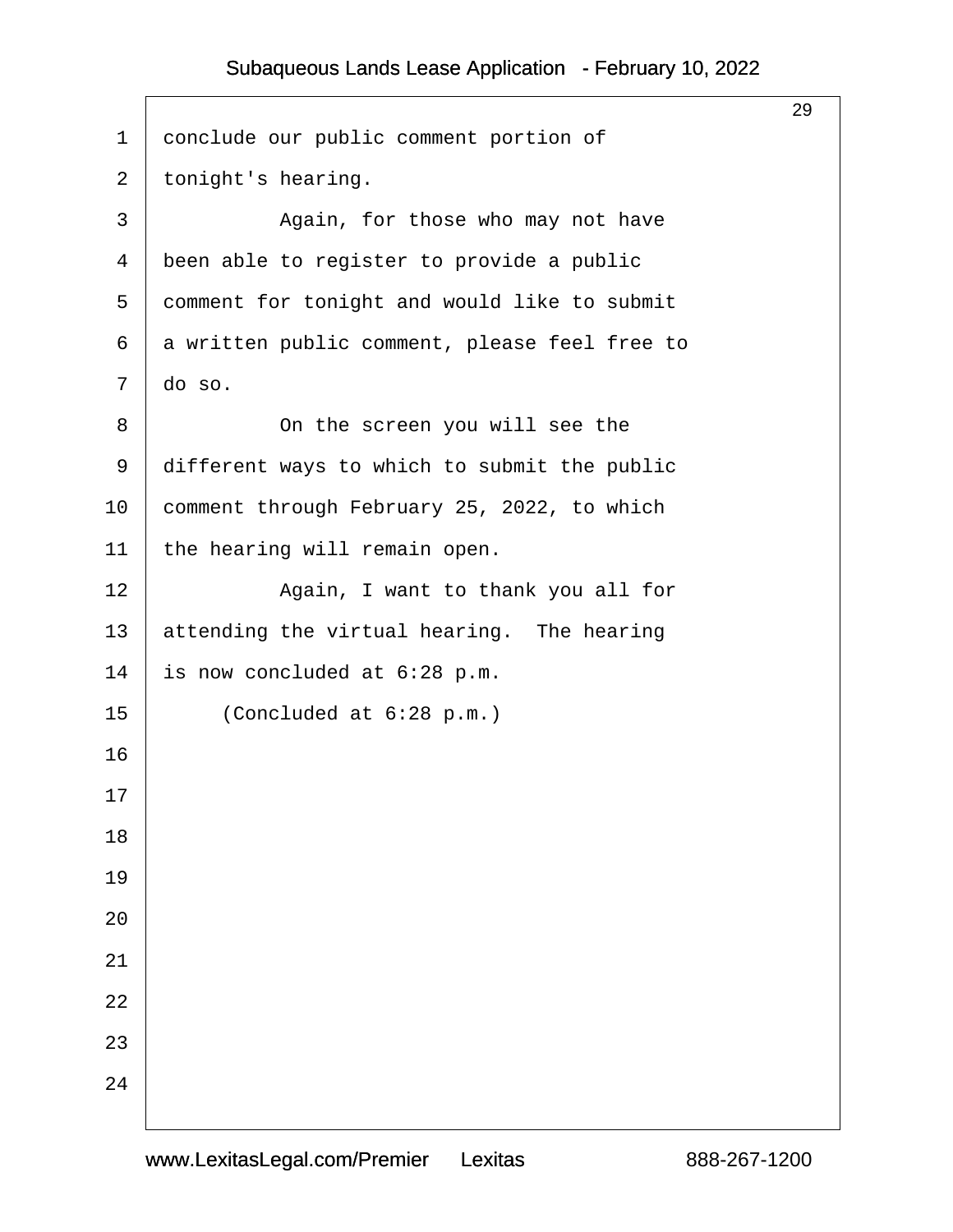|                |                                                               | 30 |
|----------------|---------------------------------------------------------------|----|
| 1              | <b>CERTIFICATE</b>                                            |    |
| $\overline{2}$ | I, Lorena J. Hartnett, a Notary Public and                    |    |
| 3              | Registered Professional Reporter, do hereby certify           |    |
| 4              | that the foregoing is an accurate and complete                |    |
| 5              | transcription of the proceeding held at the time and          |    |
| 6              | place stated herein, and that the said proceeding             |    |
| 7              | was recorded by me and then reduced to typewriting            |    |
| 8              | under my direction, and constitutes a true record of          |    |
| 9              | the testimony given by said witnesses.                        |    |
| 10             | I further certify that I am not a relative,                   |    |
| 11             | employee, or attorney of any of the parties or a              |    |
| 12             | felative or employee of either counsel, and that I            |    |
| 13             | am in no way interested directly or indirectly in             |    |
| 14             | this action.                                                  |    |
| 15             | IN WITNESS WHEREOF, I have hereunto set my                    |    |
| 16             | hand and affixed my seal of office on this 15th day           |    |
| 17             | of February 2022.                                             |    |
| 18             |                                                               |    |
| 19             |                                                               |    |
| 20             |                                                               |    |
| 21             |                                                               |    |
| 22             | Lorena J. Hartnett<br><b>Registered Professional Reporter</b> |    |
| 23             |                                                               |    |
| 24             |                                                               |    |
|                |                                                               |    |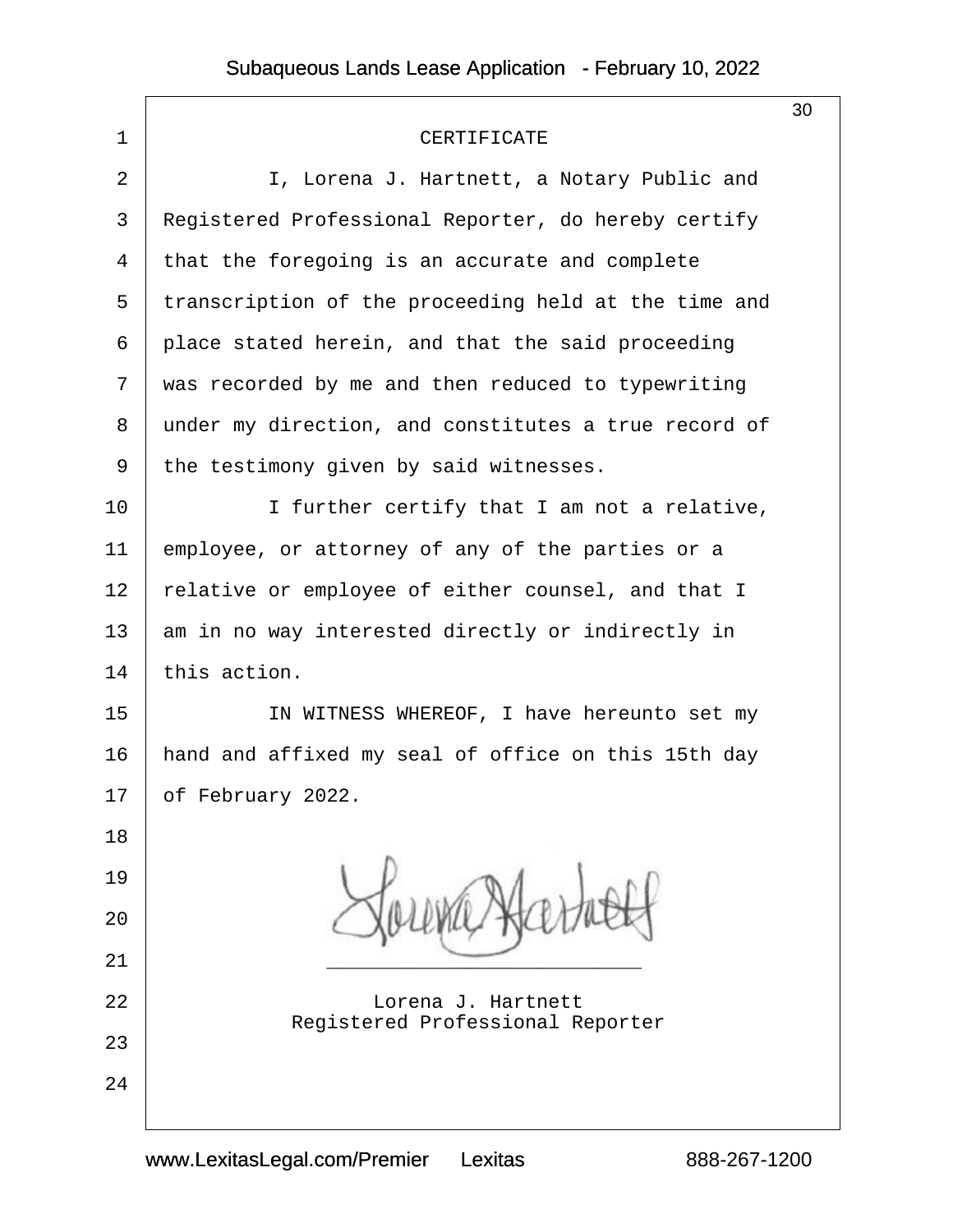| 1                               | 6                                    | applications 11:8<br>applied 20:21                     |
|---------------------------------|--------------------------------------|--------------------------------------------------------|
|                                 |                                      | apply 14:20                                            |
| 1 11:23 12:20 16:2 18:3,8 21:20 | <b>6-foot</b> 9:16                   | appointed 3:16                                         |
| 103:7                           | 6-foot-wide 9:18 10:21,22            | apportionment 11:13                                    |
| 10-foot 16:8                    | 60 20:22                             |                                                        |
| 12-foot-long 9:18 10:22         | 8                                    | approval 19:9 22:16                                    |
| 12:00 4:18                      |                                      | approved 16:10,12,24 20:6 21:23<br>22:2                |
| 140 21:18                       | 8th 10:14                            | approximately 20:22                                    |
| $15$ 17:1                       | A                                    | area 17:8                                              |
| <b>19th</b> 10:13               |                                      | <b>assist 23:20</b>                                    |
| $\mathbf{2}$                    | <b>access</b> 11:14 19:24 21:17      | assume 22:22                                           |
|                                 | accommodate 19:15                    | attendance 4:4                                         |
| 2 12:1 16:11 18:3               | accommodated 6:4                     | attending 5:7                                          |
| 20 19:9                         | accurately 17:10                     | attention 23:4                                         |
| 20-day 10:10                    | acknowledged 4:18 7:4                | authentic 6:8                                          |
| 20-foot-long 9:17 10:21         | <b>acts 8:21</b>                     | <b>aware</b> 20:20                                     |
| 2006 14:13 15:10                | add 19:11                            |                                                        |
| 2007 16:10                      | <b>addition</b> 5:6 17:14            | В                                                      |
| 2009 16:13 17:1                 | additional 5:9 7:6 11:12             | back 13:7 14:12 15:19 17:24                            |
| 2018 19:3                       | additions 10:19,20,24                |                                                        |
| 2022 3:7 6:7 7:20 12:16         | address 8:3 10:8                     | <b>based</b> 16:19                                     |
| 23962 18:23                     | <b>adhere</b> 23:13                  | bear $8:14$                                            |
| 25 6:7 7:20 12:16               | adjacent 15:3                        | begin 3:3 5:16 18:15                                   |
| <b>25th</b> $8:14$              | Administrative 5:13                  | <b>behalf</b> 13:1 18:21                               |
|                                 | advised 5:17                         | benefit 4:13                                           |
| 3                               | aerial 9:24                          | Biggs 14:13,17 15:11                                   |
| 3 12:3 17:13 18:3,9             | agent 14:7                           | <b>boatlift</b> 16:16 19:4                             |
|                                 | alignment 4:20                       | Bobola 9:4,6,7 12:17 19:10                             |
| 4                               | amount 23:21                         | <b>Bobola's 20:11 22:4</b>                             |
| 4 12:8                          | and/or $8:4$                         | <b>build</b> 6:13 16:5                                 |
| 47 16:15 19:1                   | appeared 23:22                       | <b>built</b> 15:22 17:4 20:8 21:22                     |
| 48 15:1,10 16:5,13 17:16 20:19  | applicant 4:12 13:1                  | Businelli 3:13 5:11 13:5 18:11,13,<br>16, 19, 21 23: 3 |
|                                 | applicant's 12:24 13:2 18:8          | Businelli's 9:11,16                                    |
| $5\phantom{.0}$                 | applicants 19:1                      | <b>Businellis</b> 14:8 17:15                           |
| 5 12:10,21 16:10                | application 3:12 4:20 5:10 6:14 7:14 |                                                        |
|                                 | 8:22 9:11,16,20 12:2 14:12 20:12,23  | $\mathbf c$                                            |
|                                 | 21:3,8 22:15,17,19,21                | Calendar 12:6                                          |
|                                 |                                      |                                                        |
|                                 |                                      |                                                        |

Lexitas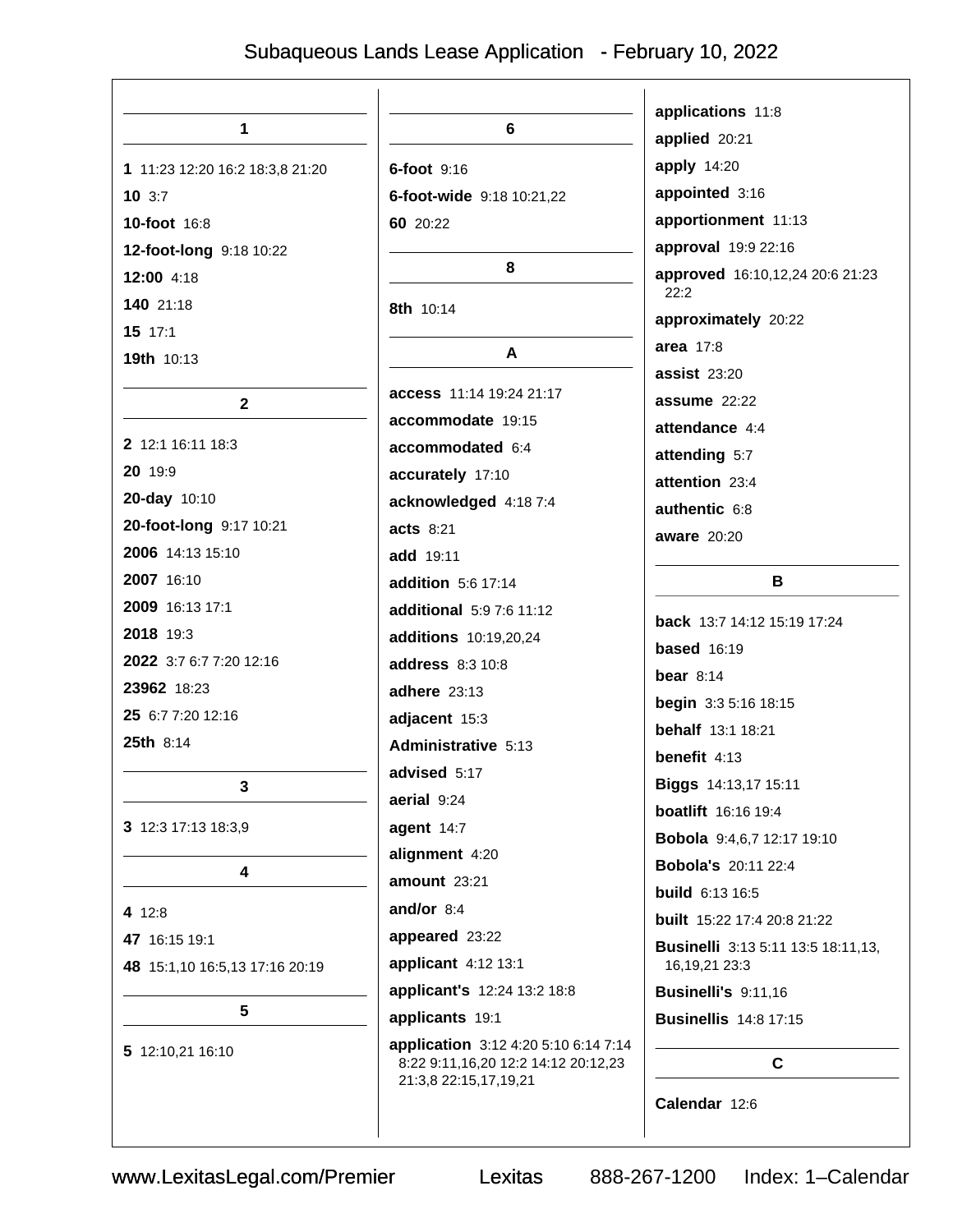call 14:24 16:14 called 15:8 carefully 19:17 Carlo 3:13 9:10.15 18:20 case 21:12 22:23 channel-ward 16:7 chat  $7:1$ Chuck 15:8,15,18 16:3,18 circulations 10:12 clear 22:13 clicking 13:9 closer 17:17 code 15:12 comment 4:19,21 5:20 6:3 7:4,8,21, 23,24 8:10,24 9:15 20:14,15,17 23:6, 10.15 commenter 23:20 comments 5:22 6:16 7:17 8:6 12:10, 15 21:2,7 22:15 23:13,16,18 community 15:23 21:18 company 13:13 complete 22:11 completely 22:8 component 11:11,13 concise 23:16 conclude 4:16 concluded 23:4 concludes 12:12.22 **conclusion** 4:9 5:15 7:5 conduct 3:11 conducted 3:23 11:8 confirm 18:1 connect 3:6 connected 3:2 consideration 6:4 9:1 considered 8:15 22:21 consistent 11:10 consisting  $6:15$ 

construct 9:16 construction 14:6 17:12 consultant 13:2 contractor 14:8 Control 3:11 conversation 15:11 Coon 14:14 **count** 23:23 County 10:9 court 4:22 6:10 cove 11:15 15:21,24 20:1,7 21:21,24 COVID-19 3:20 Creek 14:16 15:2 19:1,23 20:23  $21:16$ current 22:14

#### D

date  $3:7$ day 3:6 23:11 decision 6:22 7:11,12 8:16,18 dedicated 5:4,8 deeper 19:22 defined 20:6 21:23 Delaware 10:9.12 12:4.6 Delaware's 3:10 Department 3:10 4:6,11 7:12 8:13, 22 17:8,21 23:14 Department's 9:5 11:22 12:18,20, 23 dependent 22:17 depict 17:10 design 16:4 19:16 20:3 designed 16:18 17:1 21:21 desired 9:2 desktop 11:8 details  $5:9$  12:13 determine 11:9 developer 14:20

developing 14:15 **Dina** 13:9,15 direction 22:12 directly 19:20 discuss  $21:5$ discussed 19:2 Division 9:4.8 DNREC 5:1,18 7:15 8:3,6,19 12:7,8 14:22 15:5,8 16:10,23 17:5 19:7 20:6, 13 21:22,23 22:22 **DNREC's** 3:19 4:21 5:14 6:24 19:9 20:3 23:9.13

#### DNRECHEARINGCOMMENTS@ DELAWARE.GOV 8:1

dock 9:17 10:21 14:9 15:23,24 16:16 19:2,4,9,12,15 20:22 22:6,7,9,19

docks 14:18 15:21 21:21

document 4:4 16:17 17:5,10

documents 18:2.7

**Donald** 16:14

door 20:19

drawing  $17:7$ 

drawings 20:5

drawn 15:20

**Dukes** 14:24 16:5

#### E

 $e$ -mail 8:1 eastward 19:10 Eisenmann 20:18,21 21:1,9 22:5,10 Eisenmann's 21:7 electronic 8:12 electronically 4:8 12:19 18:8 else's 22:19 enable 8:21 enabled 7:16 encourage 5:6 ensure 6:27:16 entire 15:12

Lexitas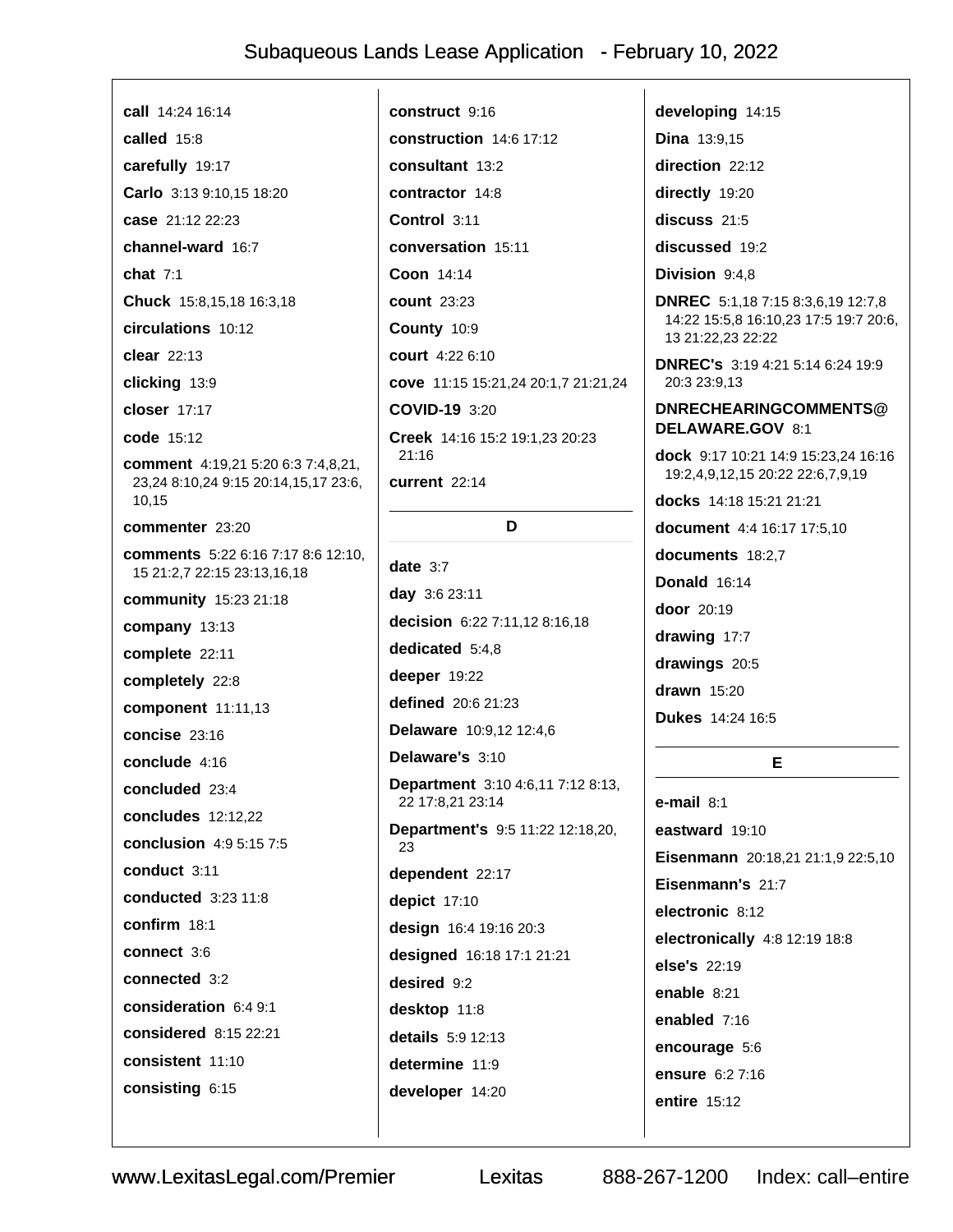environmental 3:11 9:8 equally 8:15

equitable 11:13

established 21:23 22:2

evening 3:1,8 14:4 18:20

event 4:8

eventually 6:17

**exact** 8:14

exhibit 11:23 12:1.3.8.10 16:2.11 17:13 18:3 21:20 22:4

exhibits 6:17 11:22 12:18.20 18:8  $20:11$ 

existing 9:20 10:18 17:3,17 19:14 20:7

explained 14:19 20:2 21:20

extend 19:9 20:21 22:7

extended 11:12,19 16:6,20 21:24

extends 16:7

extension 9:17 10:21 14:9 17:7 19:2,13,16,19,22 20:9,12 21:11,14 22:1,6,9,11,13

#### F

Facebook 8:8 fact 21:11 22:10 fall 15:10 falls  $22:1$ Farm 14:14 February 3:7 6:7 7:20 8:14 10:14 12:16 17:1 feet 19:9 20:22 final  $8:16$ fine  $14:3$ flipped 16:21 floating 9:19 19:12,15 foremost 3:22 form  $7:24$ formal 4:12 6:9 8:20 found  $5:12$ 

frankly 22:8 Friday 6:7 7:19

future 15:12.17

G

Garvin 3:16 6:19 8:20 Garvin's 9:1 gave 15:19 qenerate 4:5 generated 4:14 6:1 7:18 give 17:22 giving  $17:21$ Good 3:1 14:3 18:19 guidance 15:7,13,20 17:4,10

#### н

Hal 14:24

hand 9:3 13:7 hear 13:17,20,22 14:1 18:16 hearing 3:4,9,12,17,19,22 4:11,13,24

5:3,7,8,12,15,22,23 6:13,15,17,24 7:2,24 8:4 9:14 12:8,11,14 20:16,24 21:1 23:7,9,12,19

hearings 5:19 Herring 14:16 15:2 19:1,23 20:23  $21:16$ 

highlighted 10:6,24

HOA 21:16

home  $19:3$ 

homeowners 21:18

**house** 19:21

 $\blacksquare$ 

**illustrated** 21:20 image 9:24 10:2 11:18,19 impact 17:16 19:18,23 22:10,14 implies 21:9 important 7:10

included 19:5 including 10:12,16 21:16 23:15 inclusion  $7:17$ incorporated 5:24 independently 4:1 information 17:2,22 **install** 9:18 15:3 instruction 7:7 interested 14:17 interpretation 11:11 introduce 11:22 introductory 4:10  $i$ ssue  $6:20$ **issued** 8:5 16:24 **issues** 14:11 22:18

#### January 10:13 jet-ski 19:14 joined 4:8 **Journal** 10:13 12:5 **June 16:10**

#### K

J

kayak 9:19 10:22 11:5 19:12

L. **Land 19:6** landowners 11:14 lands 3:14 9:9,21 11:24 12:1 Lane 10:8 18:24 **Lastly**  $8:182:2:5$ launch 9:19 10:22 11:5 19:12 Law  $5:13$ **laws** 11:23 lay 15:12,15 lease 3:14 9:21 19:6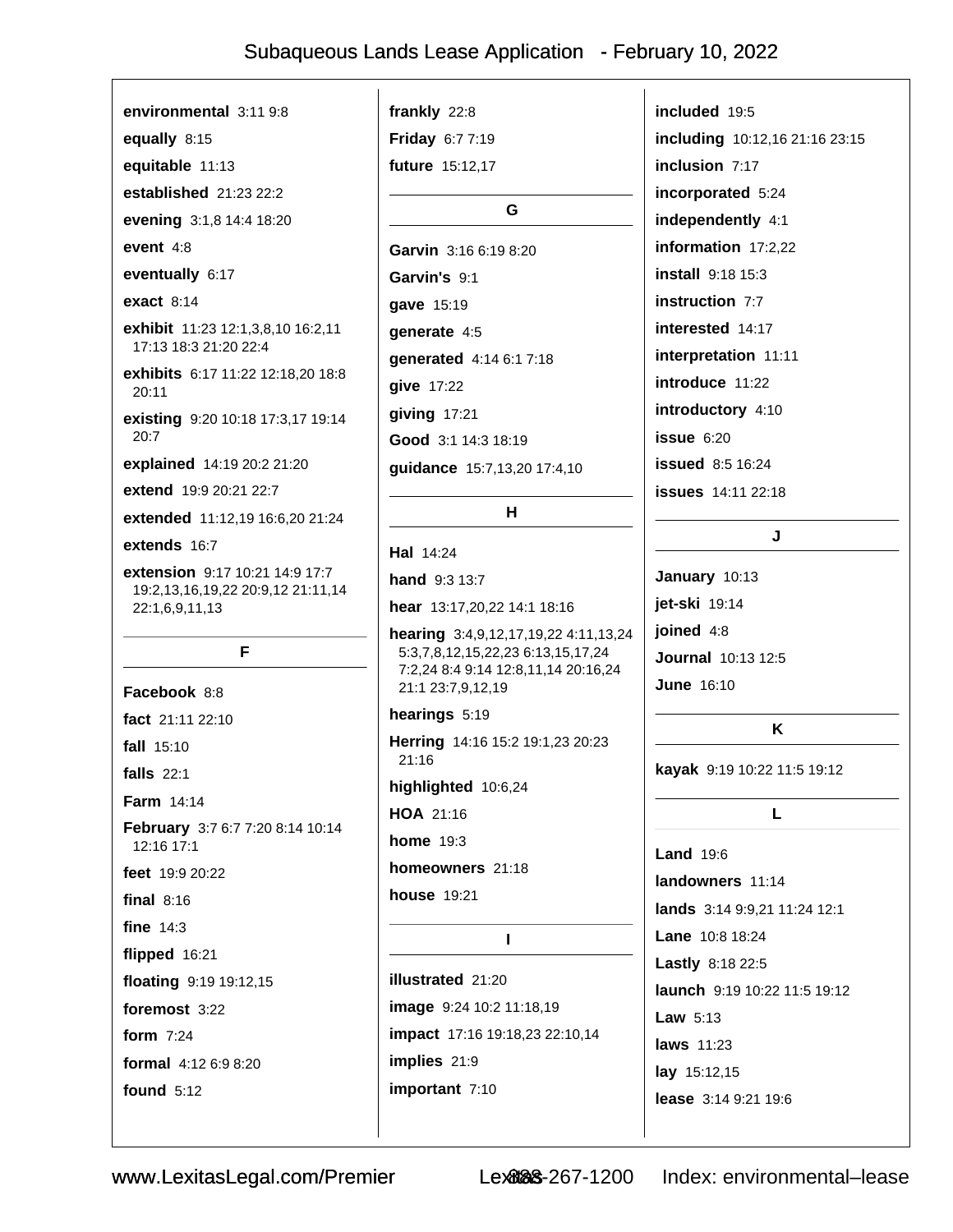| length 16:9                                    | middle 10:2                       | opportunity 4:19 9:15 17:21 23:6    |
|------------------------------------------------|-----------------------------------|-------------------------------------|
| <b>Lewes</b> 10:9                              | $minutes$ $23:23$                 | opposed 21:10,14                    |
| lift 9:20 10:23 11:4 19:14                     | move 12:23 13:4 18:10             | opposite 22:11                      |
| $limit$ 16:8                                   | <b>mute</b> 18:1                  | <b>opted</b> 19:19                  |
| limited $5:21$                                 |                                   | order 6:2,21 14:10                  |
| limiting 23:17                                 | N                                 | original 17:11                      |
| lines 11:12 16:6,20 17:7,18 20:5<br>21:24 22:3 | Natural 3:10                      | originally 16:23,24                 |
|                                                | navigation 19:24                  | outward 20:22                       |
| link $7:24$<br>list $4:5$                      | necessitated 3:20                 | overlaid 11:1                       |
| listed $5:14$                                  | negative 19:18                    | overview 10:16                      |
| locate 16:4                                    | negatively 22:14                  | <b>owner</b> 14:5 17:16             |
|                                                | neighbor 20:18                    | owners 18:23 21:15                  |
| located $10:1,8$<br>location 9:23 11:4         | neighboring 21:15                 | P                                   |
| locations $4:2$ 11:2                           | neighbors 19:19                   |                                     |
| <b>long 8:12</b>                               | Newman 3:1,15 12:17 13:18,21 14:1 | p.m. 4:18                           |
| lot 15:1,3,10 16:12,15 17:16 19:1              | 17:23 18:6,18 23:2                | pandemic 3:21                       |
| 20:19                                          | News 10:13 12:4,5                 | parallel 19:20                      |
| <b>lots</b> 14:19                              | noon 23:11                        | parcel 9:24 10:5,6                  |
|                                                | normal 15:5                       | participating 4:1                   |
| Μ                                              | <b>note</b> 7:10                  | pass 13:8                           |
| made 3:18 7:11,12 8:19                         | <b>noted</b> 8:12                 | passed 14:23                        |
| making 8:16 23:15                              | notice 10:11 12:3 20:13           | pending 22:15                       |
| Marine 14:6                                    | notices 8:4                       | permit 12:2 16:24                   |
| mark 12:19 18:3,7                              | number 10:7 16:13                 | permits 14:18,21                    |
| Matt 20:18                                     | <sup>o</sup>                      | permitted 7:2 14:22 17:4 20:8 22:7  |
| matter 4:14 5:4,9,21,23 6:1,5,22 7:18          |                                   | persons 4:17                        |
| 8:5,17,19 21:4 23:18                           | obtaining 14:18                   | pertinent 5:22                      |
| <b>Mcnally</b> 15:8 16:18                      | October 16:13                     | phone 14:24 16:14                   |
| mechanism 8:21                                 | offer 4:19 6:3 7:4,16,21 23:6,10  | physical 4:4 8:3                    |
| mechanisms 8:12                                | offering 7:7 23:14                | pier 15:3,22,24 16:5,7,9,16 19:4    |
| media $8:7$                                    | officer 3:17                      | pier's 16:9                         |
| meeting 12:6 15:6,9                            | Officer's 6:18                    | piers 14:18 15:21                   |
| meets $20:3$                                   | official 6:10                     | place 5:18 16:22                    |
| <b>merits</b> 22:22                            | on-site 15:6                      | plan 10:16 11:2 15:14,16,19 16:3,12 |
|                                                | ongoing 3:20                      | 19                                  |
| messaging 8:9                                  |                                   |                                     |
| met 15:9,19                                    | online 5:13<br>open 6:57:19 16:1  | platform 3:9<br>platforms 8:7       |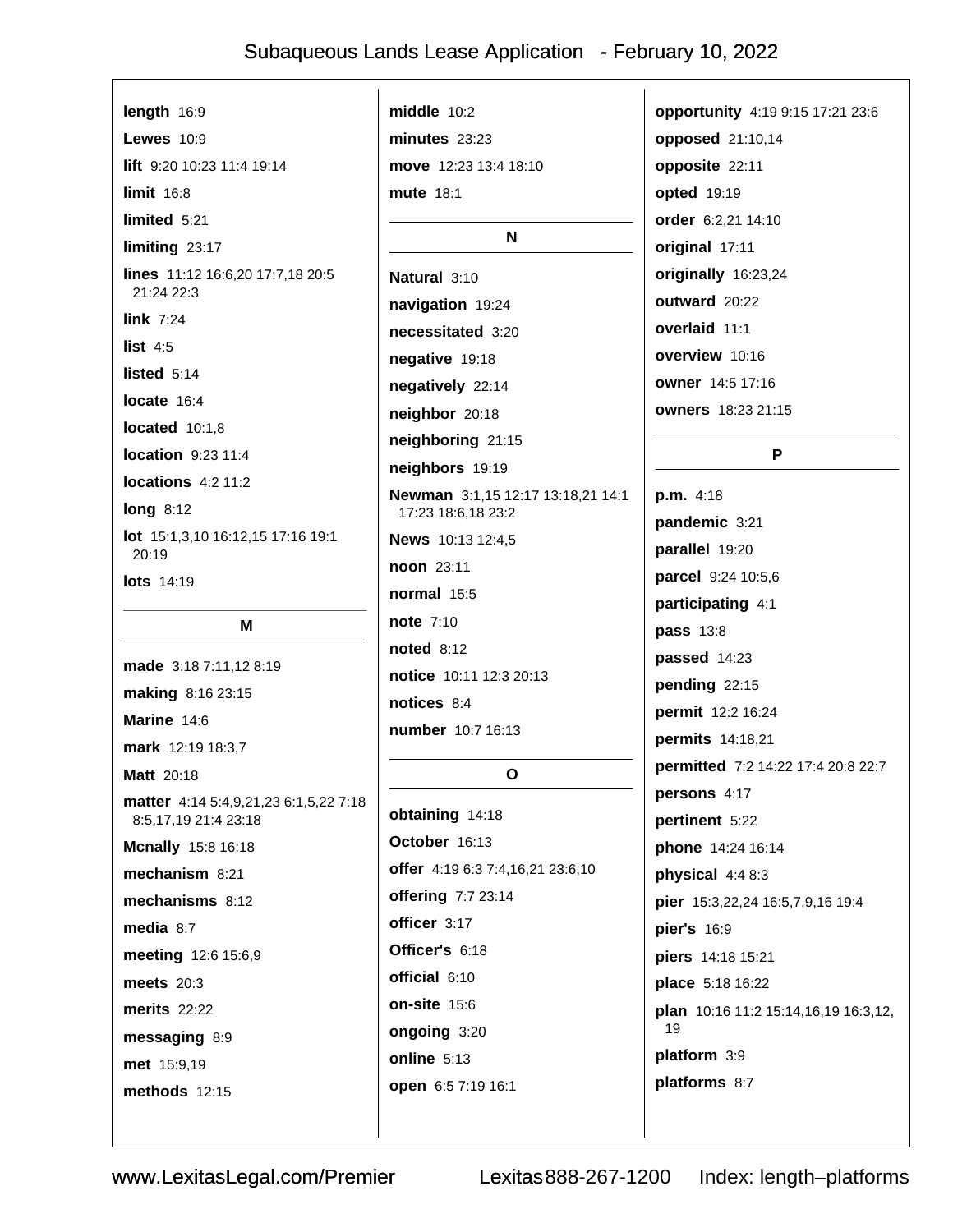| <b>plot</b> 15:14,19 16:3                                                       | <b>PWC</b> 9:20 10:23 11:3                                              | resolution 22:18                   |
|---------------------------------------------------------------------------------|-------------------------------------------------------------------------|------------------------------------|
| point 11:7 16:8                                                                 |                                                                         | resolved 22:6                      |
| pool 16:22                                                                      | R                                                                       | Resources 3:10                     |
| portion 7:6                                                                     | reach $15:5$                                                            | respecting 23:16                   |
| Postal 8:2                                                                      | ready $3:3$                                                             | respective 4:2                     |
| posted 5:3 12:5                                                                 | reason $22:16$                                                          | respond 21:6                       |
| Precision 14:6,7                                                                | reasons 6:23                                                            | resulted 20:15                     |
| prepare 4:23                                                                    | Rebecca 9:7 13:7 19:10                                                  | review 6:21 11:7,9                 |
| prepared 5:2                                                                    | received 5:5,20 8:11,13 12:10,18                                        | reviewed 6:18 22:21                |
| preregistered 4:17 7:3 23:5                                                     | 14:24 16:13 20:14 21:3                                                  | rights $21:17$                     |
| present $4:6,23$                                                                | recently 14:13 15:1                                                     | riparian $11:14$                   |
| presentation 7:5 9:5 12:9,12,23,24                                              | <b>record</b> 4:7,14 5:24 6:5,8,13,15 7:17,<br>19 13:12 18:4,14 21:4,13 | $riprap$ 16:15                     |
| 13:3,6,14 18:15                                                                 | <b>Reed 16:14,22</b>                                                    | Rob 14:4 19:11                     |
| presentations 4:13,16 5:16 23:3                                                 | referenced 16:17                                                        | <b>Robert 13:2</b>                 |
| presented 19:10                                                                 | referred 18:24                                                          | role $13:8$                        |
| presenter 13:8                                                                  | regard 6:13 7:7,13 23:14,20                                             | room $3:24$                        |
| presenting 9:10                                                                 | registered 23:11                                                        | $run$ 19:19                        |
| previously 7:15 8:5                                                             | regulations 11:24 20:3                                                  |                                    |
| prior 4:17 8:16 12:11                                                           | regulatory 11:7,10                                                      | S                                  |
| proceed 13:14                                                                   | related 22:18                                                           | sale 19:5                          |
| proceeding 6:6,9 7:6 8:20                                                       | relocate 9:19 19:14                                                     | scientist 9:8                      |
| process 6:21 14:15                                                              | relocated 11:4                                                          | screen 11:20 23:22                 |
| project 9:23 10:10,16 11:6                                                      | relocation 10:23                                                        | Secretary 3:16 6:19,20 8:16,20 9:1 |
| property 11:12 16:6,20 17:6,18 19:4<br>20:1,5,10 21:15,24 22:3,12               | <b>remain</b> 5:18 6:5 7:19                                             | Secretary's 6:4                    |
| proposed 4:20 5:10 6:14 7:13 10:18,                                             | remarks 4:10                                                            | section 5:13 9:10 10:17 16:3       |
| 20 11:5,9 15:6,16 17:14,18 21:10                                                | remember 8:10                                                           | <b>serve</b> 3:16                  |
| 22:1                                                                            | Report 6:18                                                             | Service 8:2                        |
| protocol 23:8                                                                   | reporter 4:22                                                           | session 7:2                        |
| protocols 3:19 4:21 5:17 7:1 23:14                                              | reporter's 6:10                                                         | <b>set 23:8</b>                    |
| provide 3:8 4:12 9:5,14 13:3,5                                                  | representation 10:3 11:18                                               | setback 16:8                       |
| provided 4:19 7:8 10:7 18:2,7                                                   | represents 21:17                                                        | setbacks 20:10                     |
| <b>public</b> 3:3,12 5:18 7:20 8:4,23 9:13,<br>14 10:11 12:3,6,8,11 20:13,16,24 | request $14:9$                                                          | sharing 17:2                       |
| 21:1,2,4,7,13 23:9                                                              | requested 19:15                                                         | sheet 4:3                          |
| published 10:11 12:4                                                            | requesting 17:15 19:8                                                   | shoreline 19:20                    |
| purchased 14:14 15:1 16:15 19:3                                                 | required 19:13 20:10,13                                                 | shortly 19:7                       |
| purpose 6:12 9:13                                                               | requirement 5:1                                                         | show 17:3                          |
| pursuant 4:24                                                                   | requirements 11:10 20:4                                                 | shown 16:7                         |
|                                                                                 |                                                                         |                                    |
|                                                                                 |                                                                         |                                    |

 $\sqrt{ }$ 

Lexitas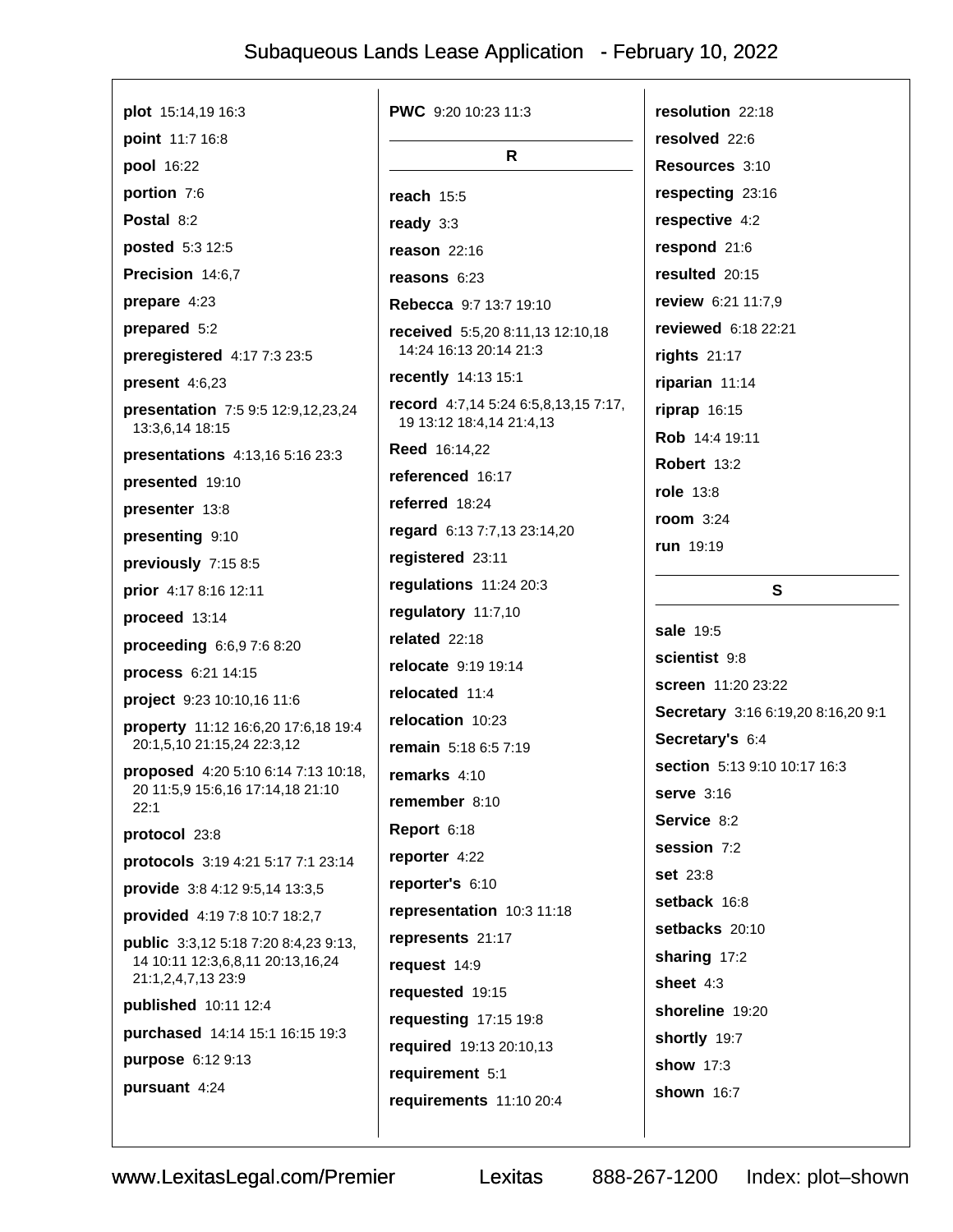| <b>shows</b> 21:13                            |                                                 | unmute $13:15$                  |
|-----------------------------------------------|-------------------------------------------------|---------------------------------|
| side $16:8$                                   | T                                               | unmuted 18:11                   |
| sign-in $4:3$                                 | taking 3:5                                      | unreasonable 22:9               |
| single 20:14,15                               | talking 10:4                                    | <b>USPS 8:11</b>                |
| site 10:7 11:16                               | Teresita 3:13 9:11,15 18:22                     | utilizes 20:4                   |
| SL38409 17:1                                  | text $8:8$                                      |                                 |
| slide 9:22 10:15 12:13                        | therefor $6:23$                                 | $\mathbf v$                     |
| social 8:7                                    | Theresa 3:15 9:6 11:21                          | <b>valid</b> 17:8               |
| solely 5:21                                   | thought 19:17                                   | verbal 7:4,7 13:6 23:6,10,15    |
| speak 7:5                                     | three-minute 23:17                              | verbatim 4:23 6:10              |
| speaker's 23:24                               | Thursday 3:7                                    | vet 8:22                        |
| speaking 9:24 11:16 18:21                     | time 3:6 7:9 11:21 14:23 15:4 19:8              | view 10:16,17 11:2              |
| speculatory 14:21                             | 22:24 23:21                                     | <b>views</b> 19:24              |
| squares 11:1                                  | timeline $23:17$                                | villages 14:16 15:2 18:24 21:16 |
| staff 3:23 4:11                               | timer 23:22                                     | virtual 3:3,9 5:23              |
| standard 3:19 4:21 6:24                       | today 4:18 19:2 21:5 23:1                       | virtually 3:23 4:6,22 18:2      |
| star 10:1 11:17                               | today's 20:15                                   | visible $9:22$                  |
| <b>start</b> 13:23                            | told 15:10                                      | visit $5:8$                     |
| state 3:9 10:12 11:23 12:4 13:12              | Tom 14:13 15:11                                 | <b>visual</b> 23:22             |
| 18:14<br>stated $7:15$                        | tonight 4:4,15 6:9,14 7:8,13 8:21<br>10:4 11:17 | W                               |
| states $22:5$                                 | tonight's 3:17 5:7,15,22 6:6,12,15              |                                 |
| statewide 10:11                               | 7:6 9:13 23:7                                   | <b>W-H-I-T-F-O-R-D 14:5</b>     |
| statutory 5:1 6:12                            | transcript 4:24 5:3 6:11,16 21:2                | walkway 16:16,23                |
| step 14:12                                    | transferred 19:6                                | wanted 15:2 16:15,22            |
| <b>structure</b> 10:4,18,19 11:3,9 15:7       | transparent 11:1                                | water 9:4,9 11:14 16:1 19:24    |
| 16:19,21 22:14                                | <b>turn</b> $23:4,24$                           | waterfront 14:19 21:15,17       |
| structures 17:3,17,19 20:7                    | turning $4:10$                                  | <b>waters</b> 19:23             |
| subaqueous 3:14 9:9,21 11:24 12:1             | Twitter 8:8                                     | <b>ways 8:24</b>                |
| 19:6                                          | type $9:21$                                     | Webex $4:4$                     |
| subject 5:21,23 23:18                         | U                                               | webpage 5:4,8,12 7:24 8:4 23:9  |
| submit 12:15                                  |                                                 | website 5:14 12:7               |
| submitted 3:12 5:10 7:23 8:7,24<br>9:12 20:17 | $U.S. 8:2$                                      | week 15:18                      |
| suggesting 17:6                               | ultimate 8:18                                   | weight $8:15$                   |
| <b>Sundance</b> 10:8 18:23                    | ultimately 6:20                                 | west 15:24 20:19                |
| <b>surveys</b> 20:4                           | undergone 11:6                                  | wetland 16:23                   |
|                                               |                                                 |                                 |
| <b>Sussex 10:9</b>                            | understand 14:11                                | Wetlands 9:9                    |